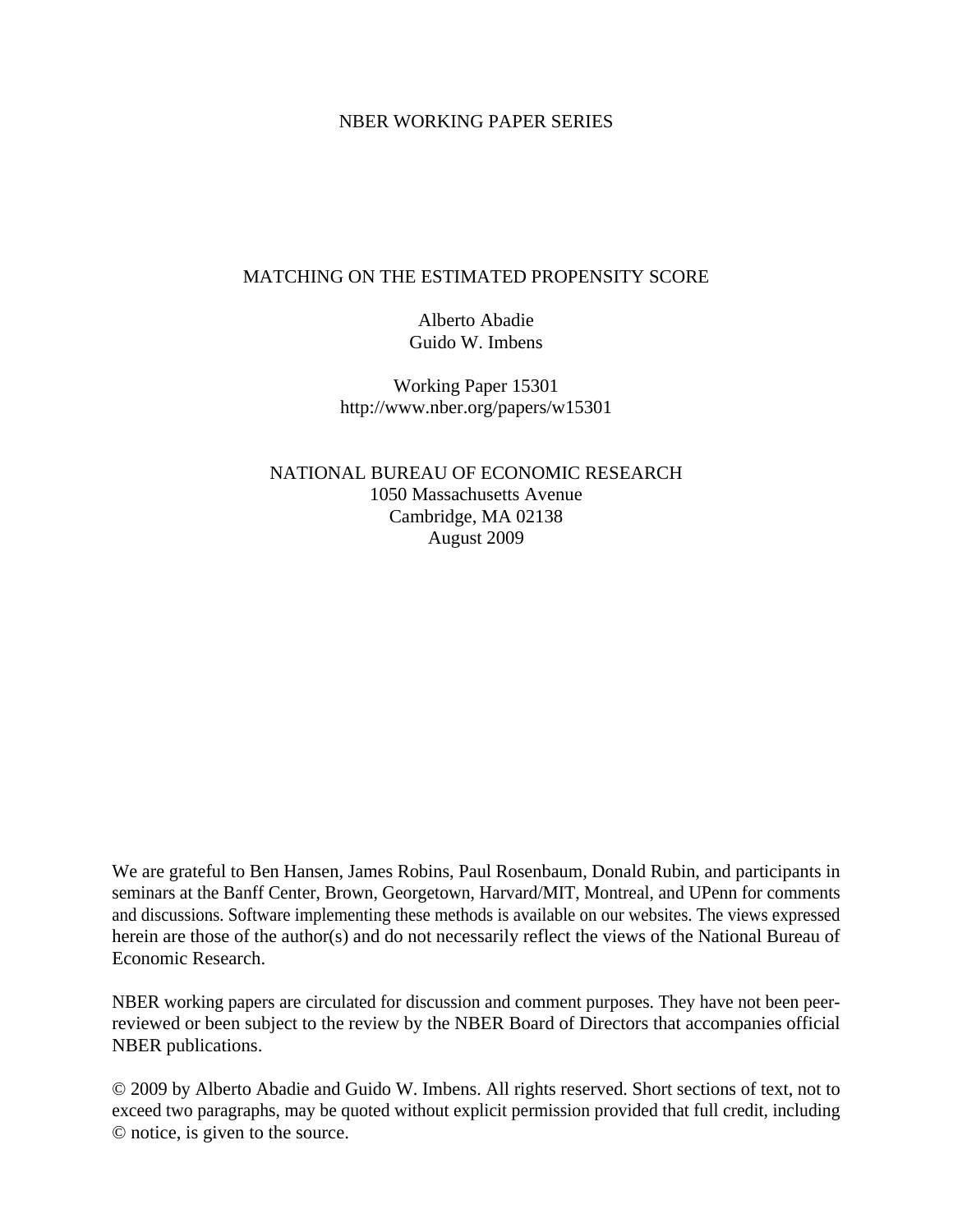Matching on the Estimated Propensity Score Alberto Abadie and Guido W. Imbens NBER Working Paper No. 15301 August 2009, Revised December 2009 JEL No. C13,C14

# **ABSTRACT**

Propensity score matching estimators (Rosenbaum and Rubin, 1983) are widely used in evaluation research to estimate average treatment effects. In this article, we derive the large sample distribution of propensity score matching estimators. Our derivations take into account that the propensity score is itself estimated in a first step, prior to matching. We prove that first step estimation of the propensity score affects the large sample distribution of propensity score matching estimators. Moreover, we derive an adjustment to the large sample variance of propensity score matching estimators that corrects for first step estimation of the propensity score. In spite of the great popularity of propensity score matching estimators, these results were previously unavailable in the literature.

Alberto Abadie John F. Kennedy School of Government Harvard University 79 JFK Street Cambridge, MA 02138 and NBER alberto\_abadie@harvard.edu

Guido W. Imbens Department of Economics Littauer Center Harvard University 1805 Cambridge Street Cambridge, MA 02138 and NBER imbens@fas.harvard.edu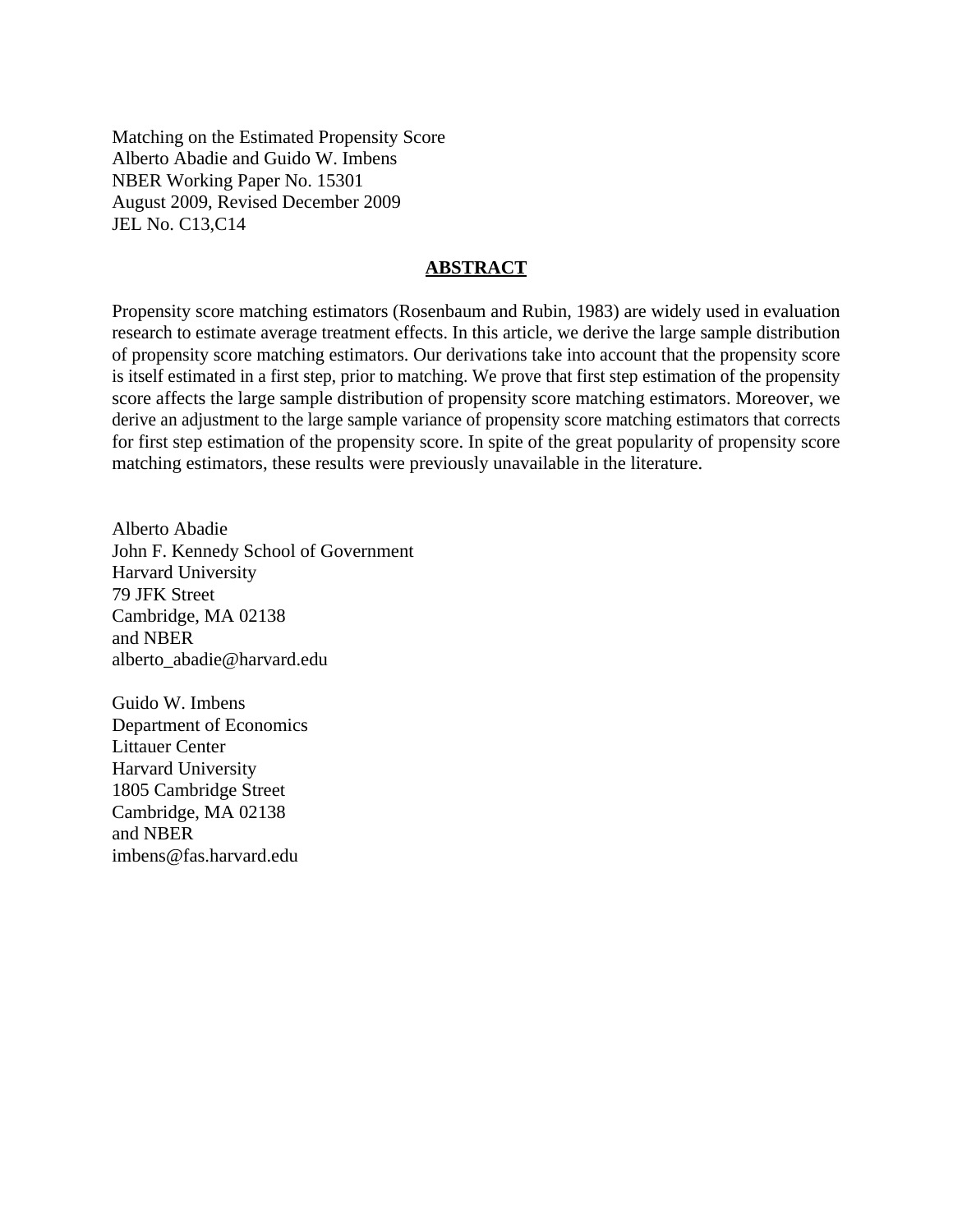### I. Introduction

Propensity score matching estimators (Rosenbaum and Rubin, 1983) are widely used to estimate treatment effects when all treatment confounders are measured. Rosenbaum and Rubin (1983) define the propensity score as the conditional probability of assignment to a treatment given a vector of covariates including the values of all treatment confounders. Their key insight is that adjusting for the propensity score is enough to remove the bias created by all treatment confounders. Relative to matching directly on the covariates, propensity score matching has the advantage of reducing the dimensionality of matching to a single dimension. This greatly facilitates the matching process, because units with dissimilar covariate values may nevertheless have similar values in their propensity scores.

Propensity score values are rarely observed in practice. Usually the propensity score has to be estimated prior to matching. In spite of the great popularity that propensity score matching methods have gained since they were proposed by Rosenbaum and Rubin in 1983, their large sample distribution has not yet been derived for the case when the propensity score is estimated in a first step. A possible reason for this void in the literature is that matching estimators are highly non-smooth functionals of the distribution of the matching variables, which makes it difficult to establish an asymptotic approximation to the distribution of matching estimators when a matching variable is estimated in a first step. This has motivated the use of bootstrap standard errors for propensity score matching estimators. However, recently it has been shown that the bootstrap is not in general valid for matching estimators (Abadie and Imbens, 2008).<sup>1</sup>

In this article, we derive the large sample distribution of propensity score matching estimators. Our derivations take into account that the propensity score is itself estimated in a first step. We prove that first step estimation of the propensity score affects the large sample distribution of propensity score matching estimators. Moreover, we derive

<sup>&</sup>lt;sup>1</sup>In contexts different than matching, Hirano, Imbens and Ridder (2003), Abadie (2005), Wooldridge (2007), and Angrist and Kuersteiner (2009) derive large sample properties of statistics based on a first step estimator of the propensity score. In all these cases, the second step statistics are smooth functionals of the propensity scores and, therefore, standard expansions for two-step estimators apply (see, e.g., Newey and McFadden, 1994).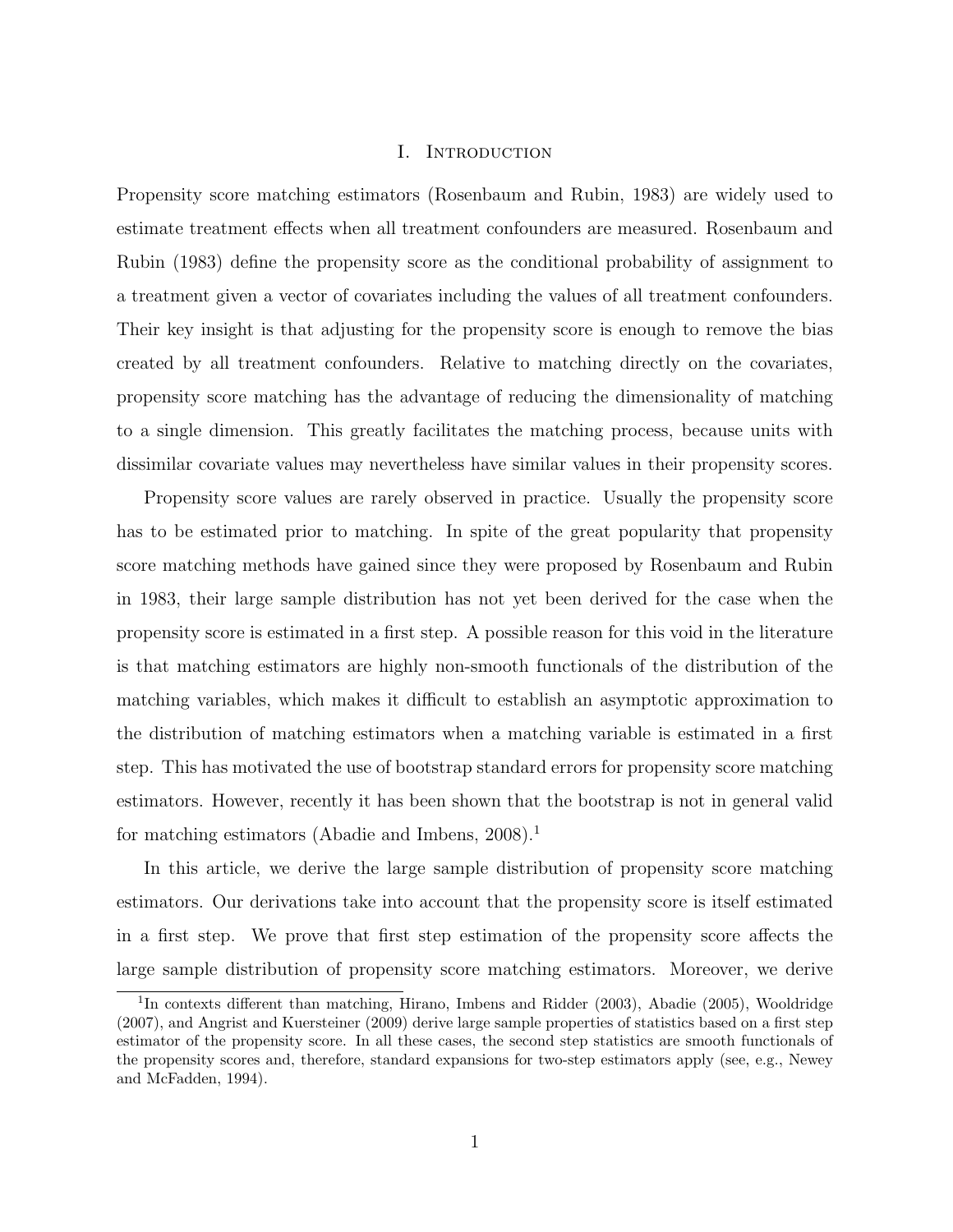an adjustment to the large sample variance of propensity score matching estimators that corrects for first step estimation of the propensity score. Finally, we use a small simulation exercise to illustrate the implications of our theoretical results.

To preview our results, let  $F(x|\theta)$  be a parametric model for the propensity score, with unknown parameters  $\theta$ , and let  $\hat{\theta}_N$  be the maximum likelihood estimator for  $\theta$ . We show that, under regularity conditions, the estimator  $\hat{\tau}_N$ , for the average treatment effect  $\tau = E[Y(1) - Y(0)]$ , based on matching on the estimated propensity score  $F(X_i' \hat{\theta}_N)$ , satisfies

$$
\sqrt{N}(\hat{\tau}_N - \tau) \stackrel{d}{\rightarrow} N(0, \sigma^2 - c'I_{\theta}^{-1}c).
$$

In this expression,  $\sigma^2$  is the variance of the matching estimator based on matching on the true propensity score  $F(X_i' \theta)$  (which follows from results in Abadie and Imbens, 2006),  $I_{\theta}$ is the Fisher information matrix for the parametric model for the propensity score, and c is a vector that depends on the covariance between the covariates and the outcome, conditional on the propensity score and the treatment. Thus, matching on the estimated propensity score has a smaller asymptotic variance than matching on the true propensity score. This is in line with results in Rubin and Thomas (1992ab) who argue that, in settings with normally distributed covariates, matching on the estimated rather than the true propensity score improves the properties of matching estimators. Hirano, Imbens and Ridder (2003) obtain a similar result for weighting estimators.

The rest of the article is organized as follows. Section II provides an introduction to propensity score matching. Section III is the main section of the article. In this section we derive the large sample properties of an estimator that match on estimated propensity scores. Section IV proposes an estimator for the adjusted standard errors derived in section III. In section V we report the results of a small simulation exercise. Section VI concludes.

### II. MATCHING ON THE ESTIMATED PROPENSITY SCORE

In evaluation research the focus of the analysis is typically the effect of a binary treatment, represented in this paper by the indicator variable  $W$ , on some outcome variable,  $Y$ . More specifically,  $W = 1$  indicates exposure to treatment, while  $W = 0$  indicates lack of exposure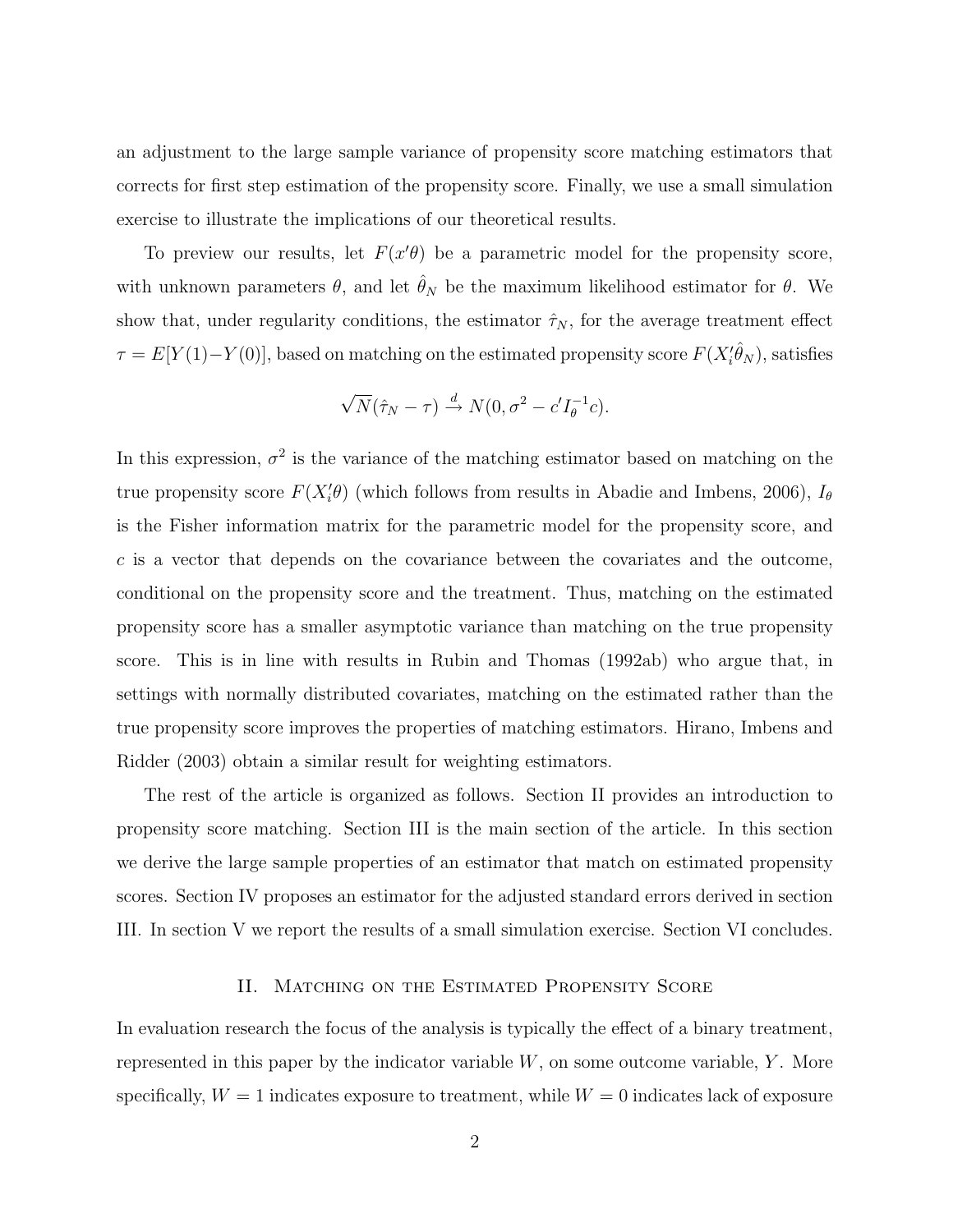to treatment. Following Rubin (1974), we define treatment effects in terms of potential outcomes. We define  $Y(1)$  as the potential outcome under exposure to treatment, and  $Y(0)$  as the potential outcome under no exposure to treatment. Our goal is to estimate the average treatment effect,

$$
\tau = E\Big[Y(1) - Y(0)\Big],
$$

where the expectation is taken over the population of interest, based on a random sample from this population. Estimation of treatment effects is complicated by the fact that for each unit in the population, the observed outcome reflects only one of the potential outcomes:

$$
Y = \begin{cases} Y(0) & \text{if } W = 0, \\ Y(1) & \text{if } W = 1. \end{cases}
$$

Let  $X$  be a vector of covariates that includes treatment confounders, that is, variables that affect the probability of treatment exposure and the potential outcomes. The propensity score is  $p(X) = Pr(W = 1|X)$ . The following assumption is often referred to as "strong" ignorability" (Rosenbaum and Rubin, 1983).

ASSUMPTION 1: (i)  $Y(1), Y(0) \perp W \mid X$  almost surely; (ii)  $0 < p(X) < 1$  almost surely.

Assumption  $1(i)$  will hold if all treatment confounders are included in  $X$ ; so, after controlling for  $X$ , treatment exposure is independent of the potential outcomes. Assumption  $1(ii)$ states that for almost all values of X the population includes treated and untreated units.

Let  $\mu(w, x) = E[Y|W = w, X = x]$  and  $\bar{\mu}(w, p) = E[Y|W = w, p(X) = p]$  be the regression of the outcome on the treatment indicator and the covariates, and on the treatment indicator and the propensity score respectively. Rosenbaum and Rubin (1983) prove that, under Assumption 1,

$$
\tau = E\Big[\bar{\mu}(1, p(X)) - \bar{\mu}(0, p(X))\Big].
$$

In other words, adjusting for the propensity score is enough to eliminate the bias created by all treatment confounders.

This result by Rosenbaum and Rubin (1983) motivates the use of propensity score matching estimators. Following Rosenbaum and Rubin (1983) and the vast majority of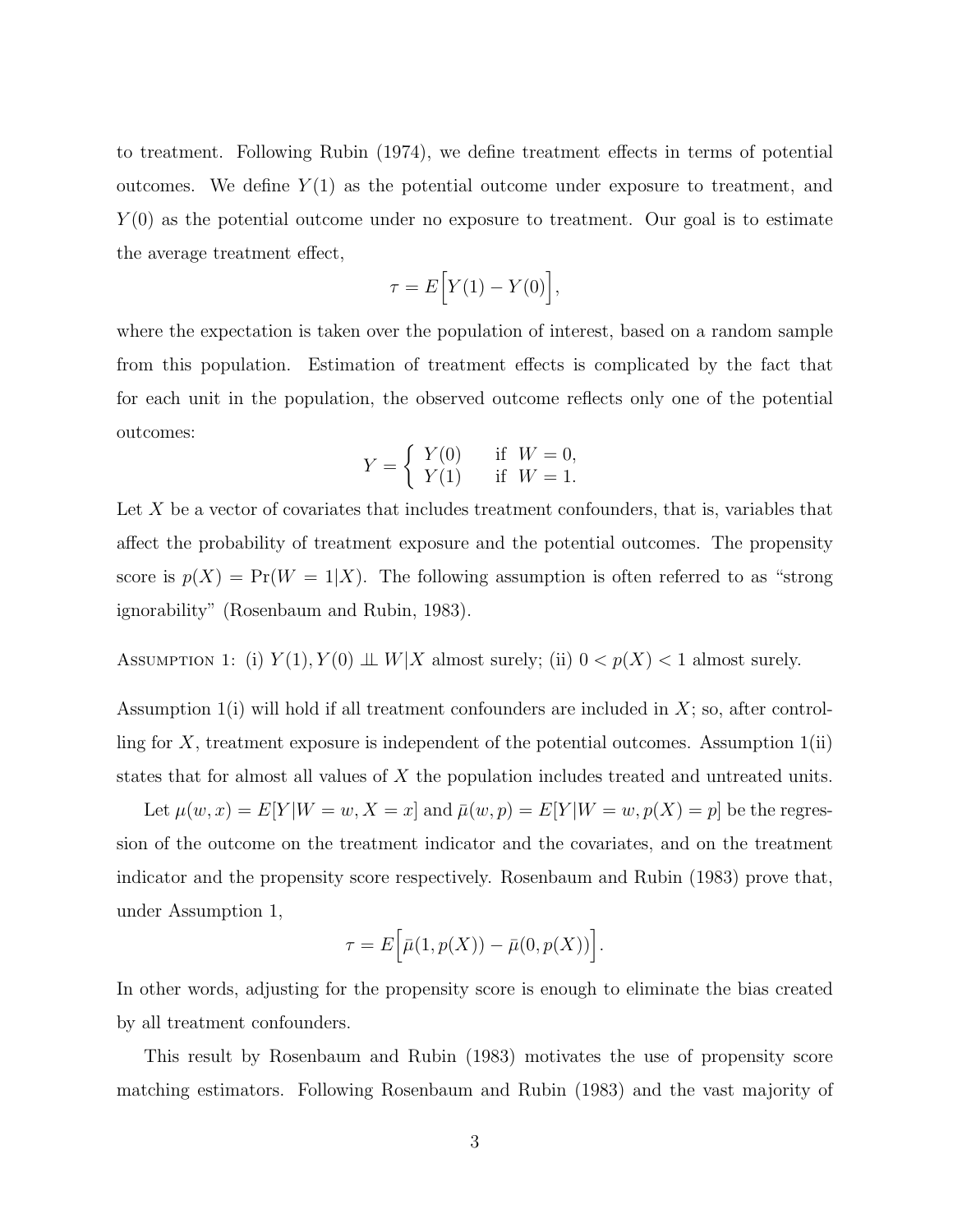the empirical literature, consider a generalized linear specification for the propensity score  $p(X) = F(x^{\prime}\theta)^{2}$  In empirical research the link function F is usually specified as logit or probit. Assume for the moment that the parameters of the propensity score,  $\theta$ , are known. For each observation, i, let  $\mathcal{J}_M(i, \theta)$  be a set of M observations in the treatment group opposite to i and with values of  $F(X' \theta)$  similar to  $F(X'_{i} \theta)$ . A propensity score matching estimator can be defined as:

$$
\widehat{\tau}_N(\theta) = \frac{1}{N} \sum_{i=1}^N (2W_i - 1) \left( Y_i - \frac{1}{M} \sum_{j \in \mathcal{J}_M(i,\theta)} Y_j \right).
$$

In this article we will consider matching with replacement, so each unit in the sample can be used as a match multiple times. In the absence of matching ties, the sets  $\mathcal{J}_M(i, \theta)$  can be defined as:

$$
\mathcal{J}_M(i,\theta) = \left\{ j : W_j = 1 - W_i, \left( \sum_{k=1}^N 1_{\{W_k = 1 - W_i\}} 1_{\{|F(X_i'\theta) - F(X_k'\theta)| \le |F(X_i'\theta) - F(X_j'\theta)|\}} \right) \le M \right\}.
$$

Let  $K_{N,i}(\theta)$  be the number of times that observation i is used as a match (when matching on  $F(X'\theta)$ :

$$
K_{N,i}(\theta) = \sum_{k=1}^N 1_{\{i \in \mathcal{J}_M(k,\theta)\}}.
$$

The estimator  $\hat{\tau}_N (\theta)$  can be represented as:

$$
\widehat{\tau}_N(\theta) = \frac{1}{N} \sum_{i=1}^N (2W_i - 1) \left( 1 + \frac{K_{N,i}(\theta)}{M} \right) Y_i.
$$

In practice, propensity scores are not directly observed and estimators that match on the true propensity score are therefore unfeasible. For some random sample  $\{Y_i, W_i, X_i\}_{i=1}^N$ , let  $\widehat{\theta}_N$  be an estimator of  $\theta$ . A matching estimator of  $\tau$  that matches on estimated propensity scores is given by:

$$
\widehat{\tau}_N(\widehat{\theta}_N) = \frac{1}{N} \sum_{i=1}^N (2W_i - 1) \left( Y_i - \frac{1}{M} \sum_{j \in \mathcal{J}_M(i, \widehat{\theta}_N)} Y_j \right).
$$

 ${}^{2}$ It is easy to extend our results to more general parametric models for the propensity score. We restrict our attention to generalized linear specifications because in practice they are widely used to estimate propensity scores.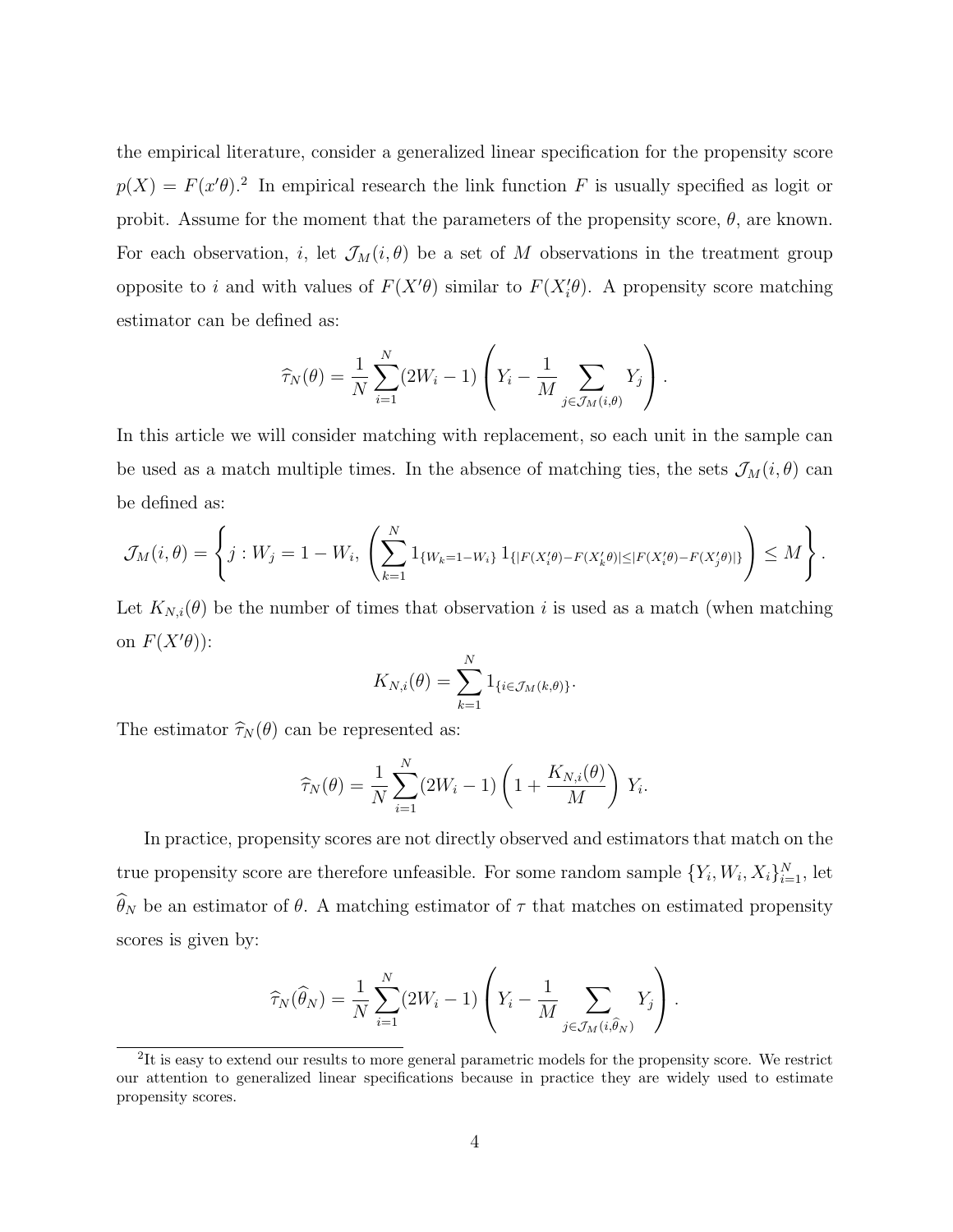We assume, in concordance with the literature, that  $\widehat{\theta}_N$  is the Maximum Likelihood estimator of  $\theta$ .<sup>3</sup> In the next section, we derive the large sample distribution of  $\widehat{\tau}_N(\widehat{\theta}_N)$ .

## III. Large Sample Distribution

We begin by introducing a decomposition of  $\hat{\tau}_N (\theta)$  that will be used later in this section. Define

$$
T_N(\theta) = \sqrt{N} (\widehat{\tau}_N(\theta) - \tau)
$$
  
=  $\sqrt{N} \left( \frac{1}{N} \sum_{i=1}^N (2W_i - 1) \left( 1 + \frac{K_{N,i}(\theta)}{M} \right) Y_i - \tau \right).$ 

Notice that  $T_N(\theta) = D_N(\theta) + R_N(\theta)$ , where

$$
D_N(\theta) = \frac{1}{\sqrt{N}} \sum_{i=1}^N \left( \bar{\mu}(1, F(X_i' \theta)) - \bar{\mu}(0, F(X_i' \theta)) - \tau \right)
$$
  
= 
$$
\frac{1}{\sqrt{N}} \sum_{i=1}^N (2W_i - 1) \left( 1 + \frac{K_{N,i}(\theta)}{M} \right) \left( Y_i - \bar{\mu}(W_i, F(X_i' \theta)) \right),
$$

and

$$
R_N(\theta) = \frac{1}{\sqrt{N}} \sum_{i=1}^N (2W_i - 1) \Big( \bar{\mu}(1 - W_i, F(X_i' \theta)) - \frac{1}{M} \sum_{j \in \mathcal{J}_M(i)} \bar{\mu}(1 - W_i, F(X_i' \theta)) \Big).
$$

Let  $P^{\theta}$  be the distribution of  $Z = \{Y, W, X\}$ , induced by the propensity score,  $F(x' \theta)$ , the marginal distribution of  $X$ , and the conditional distribution of Y given  $X$  and  $W$ . To simplify the exposition, we will implicitly assume that  $Y$  and  $X$  are bounded, so all moments exist for these two variables. Consider  $Z_{N,i} = \{Y_{N,i}, W_{N,i}, X_{N,i}\}$  with distribution given by the local "shift"  $P^{\theta_N}$  with  $\theta_N = \theta + h/\sqrt{N}$ , where h is a conformable vector of constants.

ASSUMPTION 2: (i) For some  $\varepsilon > 0$ , all x in the support of X, and all  $\theta^* \in \mathbb{R}^k$  such that  $\|\theta - \theta^*\| \leq \varepsilon$ , the distribution of  $F(X'\theta^*)$  is continuous with support equal to an interval bounded away from zero and one. (ii) For all  $\theta^* \in \mathbb{R}^k$  such that  $\|\theta - \theta^*\| \leq \varepsilon$ , all F in the

<sup>&</sup>lt;sup>3</sup>This is done to conform with empirical practice. Our results can be readily extended to estimators of  $\theta$  other than Maximum Likelihood.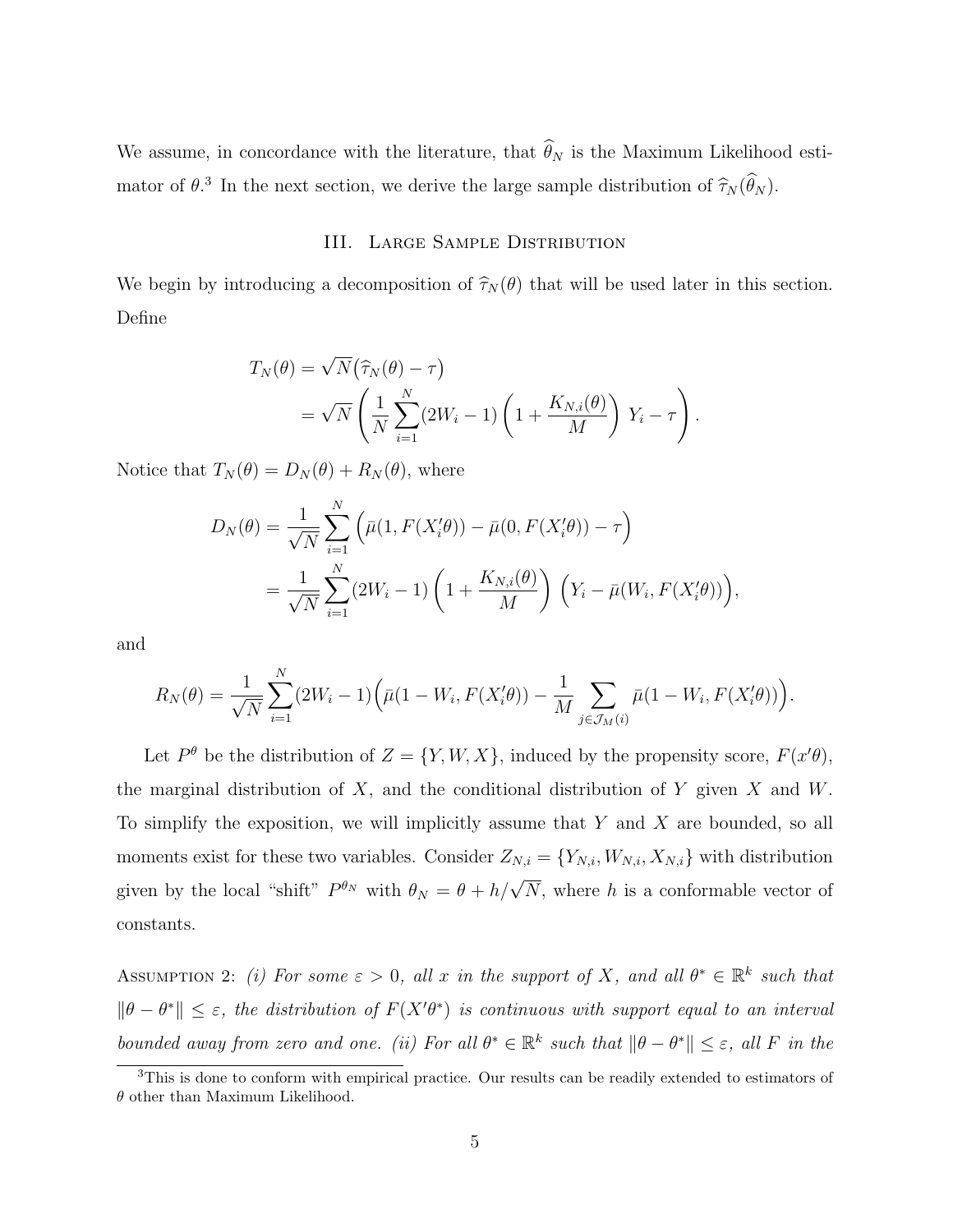support of  $F(X'\theta^*)$ , and all  $w = 0, 1$ , the regression function  $E[Y_{N,i}|W_{N,i} = w, F(X'_{N,i}\theta^*) =$ F] is Lipschitz-continuous in F.

PROPOSITION 1: If Assumption 2 holds,  $R_N(\theta_N) \stackrel{p}{\rightarrow} 0$  under  $P^{\theta_N}$ .

(All proof are provided in the appendix.)

Proposition 1 implies that  $T_N(\theta_N) = D_N(\theta_N) + o_p(1)$  under  $P^{\theta_N}$ . Let

$$
\Lambda_N(\theta|\theta_N) = \sum_{i=1}^N \log \frac{dP^{\theta}}{dP^{\theta_N}}(Z_{N,i}),
$$

and

$$
\Delta_N(\theta) = \frac{1}{\sqrt{N}} \sum_{i=1}^N X_{N,i} \frac{W_{N,i} - F(X'_{N,i}\theta)}{F(X'_{N,i}\theta)(1 - F(X'_{N,i}\theta))} f(X'_{N,i}\theta).
$$

In addition, let

$$
I_{\theta} = E\left[\frac{f(X'\theta)^2}{F(X'\theta)(1 - F(X'\theta))} XX'\right],
$$

be the Fisher Information Matrix for  $\theta$ .

ASSUMPTION 3: Under  $P^{\theta_N}$ :

$$
\Lambda_N(\theta|\theta_N) = -h' \Delta_N(\theta_N) - \frac{1}{2}h' I_\theta h + o_p(1),\tag{1}
$$

$$
\Delta_N(\theta_N) \stackrel{d}{\to} N(0, I_\theta),\tag{2}
$$

and

$$
\sqrt{N}(\widehat{\theta}_N - \theta_N) = I_\theta^{-1} \Delta_N(\theta_N) + o_p(1).
$$
\n(3)

For regular parametric models, equation (1) can be established using Proposition 2.1.2 in Bickel et al. (1998). Also for regular parametric models, equation (2) is derived in the proof of Proposition 2.1.2 in Bickel et al. (1998). Equation (3) can be established using the same set of results plus classical conditions for asymptotic linearity of maximum likelihood estimators (see, e.g., van der Vaart (1998) Theorem 5.39; Lehmann and Romano (2005) Theorem 12.4.1).

The following assumption collects some technical regularity conditions that will be used later in this section.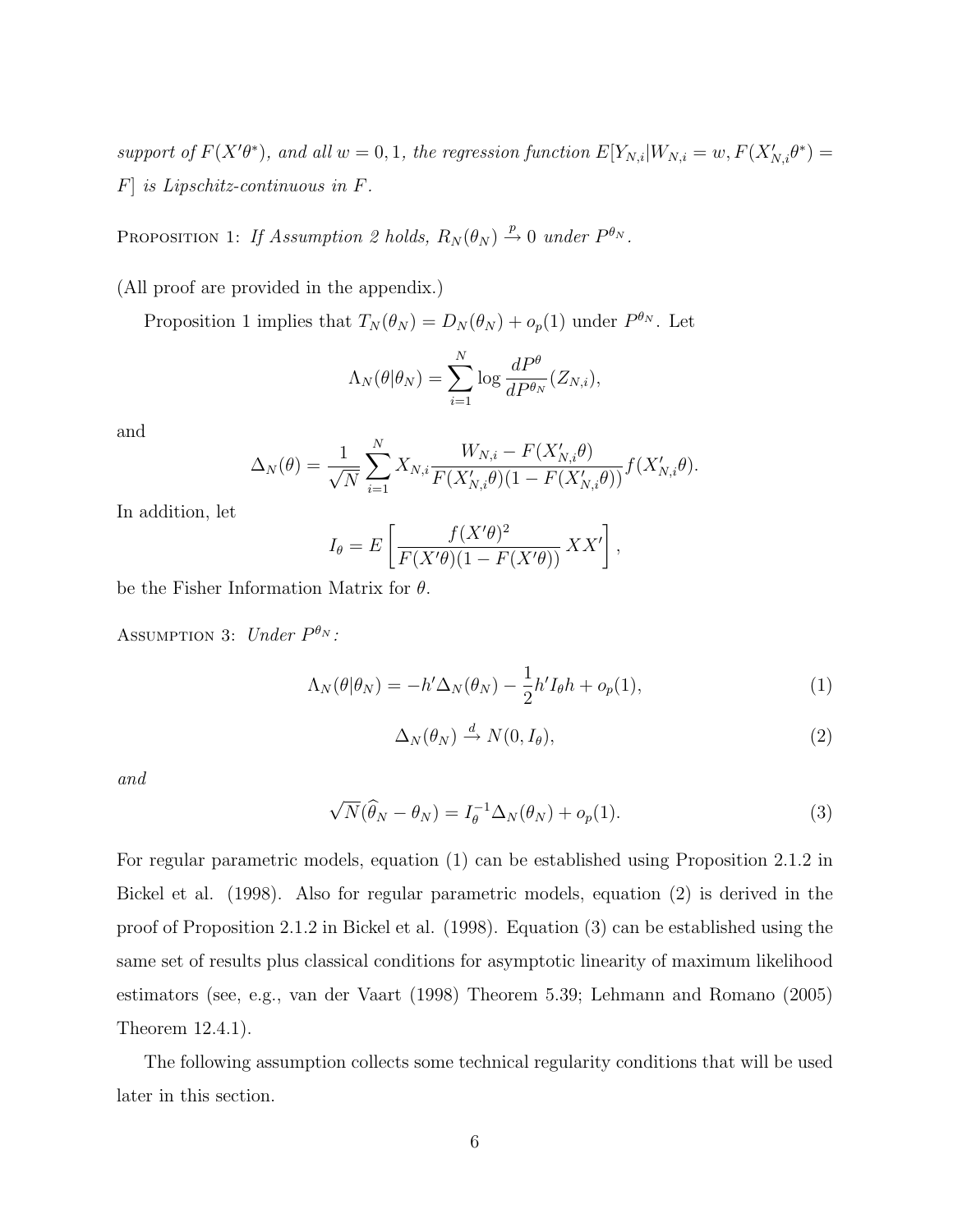ASSUMPTION 4: (i) The function F has a continuous derivative. (ii) There is some  $\varepsilon > 0$ , such that for all  $\theta^*$  such that  $\|\theta^* - \theta\| \leq \varepsilon$  the density of  $F(X'\theta^*)$  is bounded and bounded away from zero. (iii) For all bounded functions  $h(Y, W, X)$ ,  $E_{\theta_N}[h(Y, W, X)|F(X'\theta_N), W]$ converges to  $E[h(Y, W, X) | F(X'\theta), W]$  (where  $E_{\theta_N}$  denotes an expectation with respect to  $P^{\theta_N}$ ).

Assumption 4(i) is satisfied in the most usual binary choice models employed for the estimation of the propensity score (Probit, Logit). We adopt Assumption 4(ii) for technical reasons, because it simplifies matters considerably in the proof of our main theorem. This assumption typically implies some trimming on the population of interest to discard lowdensity values of the propensity score. (To avoid cluttering, we leave such trimming implicit in our notation.) Primitive conditions for assumption  $4(iii)$  can be established using the results in Ganssler and Pfanzagl (1971).

Our derivation of the limit distribution of  $\sqrt$  $N(\hat{\tau}_N - \tau)$  is based on the techniques developed in Andreou and Werker (2005) to analyze to limit distribution of residualbased statistics. We proceed in four steps. First, we derive the joint limit distribution of  $(T_N(\theta_N), \Delta_N(\theta_N))$  under  $P^{\theta_N}$ . The following result is useful in that respect.

PROPOSITION 2: Suppose that Assumption 3 holds. Then, under  $P^{\theta_N}$ :

$$
\left(\begin{array}{c}D_N(\theta_N)\\ \Delta_N(\theta_N)\end{array}\right) \stackrel{d}{\rightarrow} N\left(\left(\begin{array}{c}0\\0\end{array}\right), \left(\begin{array}{cc}\sigma^2 & c'\\c & I_{\theta}\end{array}\right)\right),
$$

where  $\sigma^2$  is the asymptotic variance of  $T_N(\theta)$  and

$$
c = E\left[\text{cov}(X,\mu(W,X)|F(X'\theta),W)f(X'\theta)\left(\frac{W}{F(X'\theta)^2} + \frac{1-W}{(1-F(X'\theta))^2}\right)\right].
$$

Notice that propositions 1 and 2 imply:

$$
\begin{pmatrix}\nT_N(\theta_N) \\
\Delta_N(\theta_N)\n\end{pmatrix}\n\stackrel{d}{\rightarrow} N\left(\begin{pmatrix}\n0 \\
0\n\end{pmatrix},\begin{pmatrix}\n\sigma^2 & c' \\
c & I_\theta\n\end{pmatrix}\right),\n\tag{4}
$$

under  $P^{\theta_N}$ .

Second, we use equation (4), along with Assumption 3, to obtain the joint limit distribution of  $(T_N(\theta_N),$ √  $\overline{N}(\hat{\theta}_N - \theta_N), \Lambda_N(\theta | \theta_N))$  under  $P^{\theta_N}$ :

$$
\begin{pmatrix}\nT_N(\theta_N) \\
\sqrt{N}(\widehat{\theta}_N - \theta_N) \\
\Lambda_N(\theta | \theta_N)\n\end{pmatrix} \stackrel{d}{\rightarrow} N \begin{pmatrix}\n0 \\
0 \\
-h'I_{\theta}h/2\n\end{pmatrix}, \begin{pmatrix}\n\sigma^2 & c'I_{\theta}^{-1} & -c'h \\
I_{\theta}^{-1}c & I_{\theta}^{-1} & -h \\
-h'c & -h' & h'I_{\theta}h\n\end{pmatrix}.
$$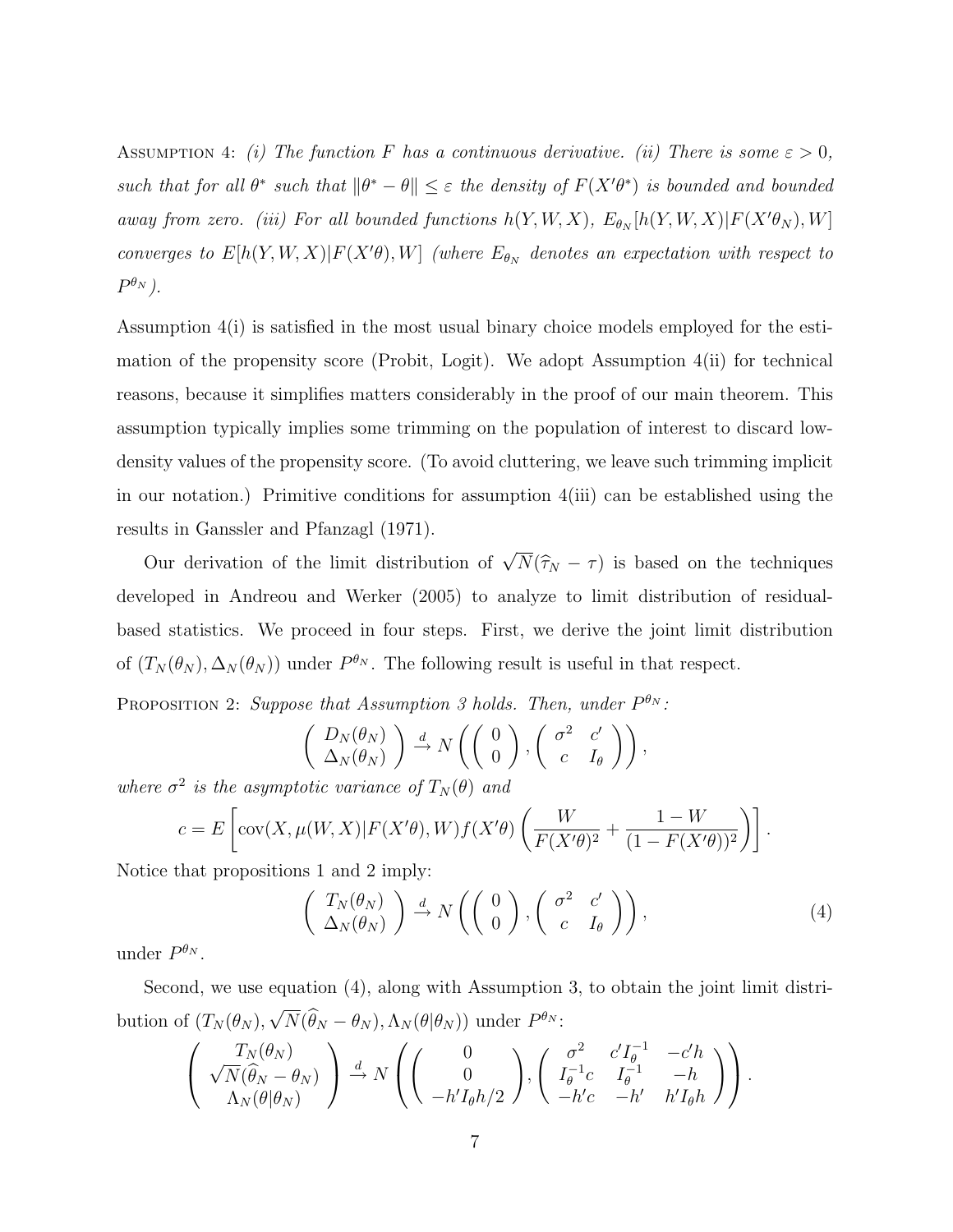Third, applying Le Cam's third lemma, we obtain

$$
\left(\begin{array}{c}T_N(\theta_N)\\ \sqrt{N}(\widehat{\theta}_N-\theta_N)\end{array}\right)\xrightarrow{d} N\left(\left(\begin{array}{c}-c'h\\ -h\end{array}\right),\left(\begin{array}{cc}\sigma^2&c'I_{\theta}^{-1}\\ I_{\theta}^{-1}c&I_{\theta}^{-1}\end{array}\right)\right),
$$

or equivalently:

$$
\begin{pmatrix} T_N(\theta + h/\sqrt{N}) \\ \sqrt{N}(\widehat{\theta}_N - \theta) \end{pmatrix} \stackrel{d}{\rightarrow} N \left( \begin{pmatrix} -c'h \\ 0 \end{pmatrix}, \begin{pmatrix} \sigma^2 & c'I_{\theta}^{-1} \\ I_{\theta}^{-1}c & I_{\theta}^{-1} \end{pmatrix} \right),
$$

under  $P^{\theta}$ , for any  $h \in \mathbb{R}^k$ . Finally, we calculate the limit distribution of  $T_N(\widehat{\theta}_N) = \sqrt{N}(\widehat{\tau}_N - \widehat{\theta}_N)$  $\tau$ ) as the limit distribution of  $T_N(\theta + h/\sqrt{N})$  conditional on  $\widehat{\theta}_N = \theta + h/\sqrt{N}$  (i.e.  $\sqrt{N}(\widehat{\theta}_N - h/\sqrt{N})$ )  $\theta$ ) = h), integrated over the distribution of  $\sqrt{N}(\widehat{\theta}_N - \theta)$ .

THEOREM 1: Under  $P^{\theta}$ 

$$
\sqrt{N}(\widehat{\tau}_N - \tau) \stackrel{d}{\rightarrow} N(0, \sigma^2 - c'I_{\theta}^{-1}c).
$$

The asymptotic variance of  $\hat{\tau}_N$  is adjusted by  $-c'I_{\theta}^{-1}$  $\theta^{-1}_\theta$  to account for first-step estimation of the propensity score. In this case, the adjustment reduces the asymptotic variance. This need not be the case for matching estimators of other treatment parameters, such as the average treatment effect on the treated.

Formally, the proof of Theorem 1 requires a discretization of the first step estimator  $\widehat{\theta}_N$ (see Andreou and Werker, 2005, for details). This discretization can be arbitrarily fine and the result of Theorem 1 arises in the limit, as we make the discretization increasingly finer.

### IV. ESTIMATION OF THE ASYMPTOTIC VARIANCE

Let  $\mathcal{H}_J(i, \theta)$  be the set of the J units with  $W = W_i$  and closest values of  $F(X' \theta)$  to  $F(X'_{i} \theta)$ , and let  $\bar{Y}_i^{(J,\theta)}$  be the average of Y for for the units in  $\{i \cup \mathcal{H}_J(i,\theta)\}\)$ . Consider the following estimator of  $\widehat{\text{var}}(Y_i|F(X_i'\theta), W_i)$ :

$$
\widehat{\sigma}_{N,i}^2(\theta) = \frac{1}{J} \sum_{j \in \{i \cup \mathcal{H}_J(i,\theta)\}} (Y_j - \bar{Y}_i^{(J,\theta)})(Y_j - \bar{Y}_i^{(J,\theta)}).
$$

Abadie and Imbens (2006) propose the following estimator for  $\sigma^2(\theta)$ :

$$
\widehat{\sigma}_N^2(\theta) = \frac{1}{N} \sum_{i=1}^N \left( (2W_i - 1) \left( Y_i - \frac{1}{M} \sum_{j \in \mathcal{J}_M(i,\theta)} Y_j \right) - \widehat{\tau}_N(\theta) \right)^2
$$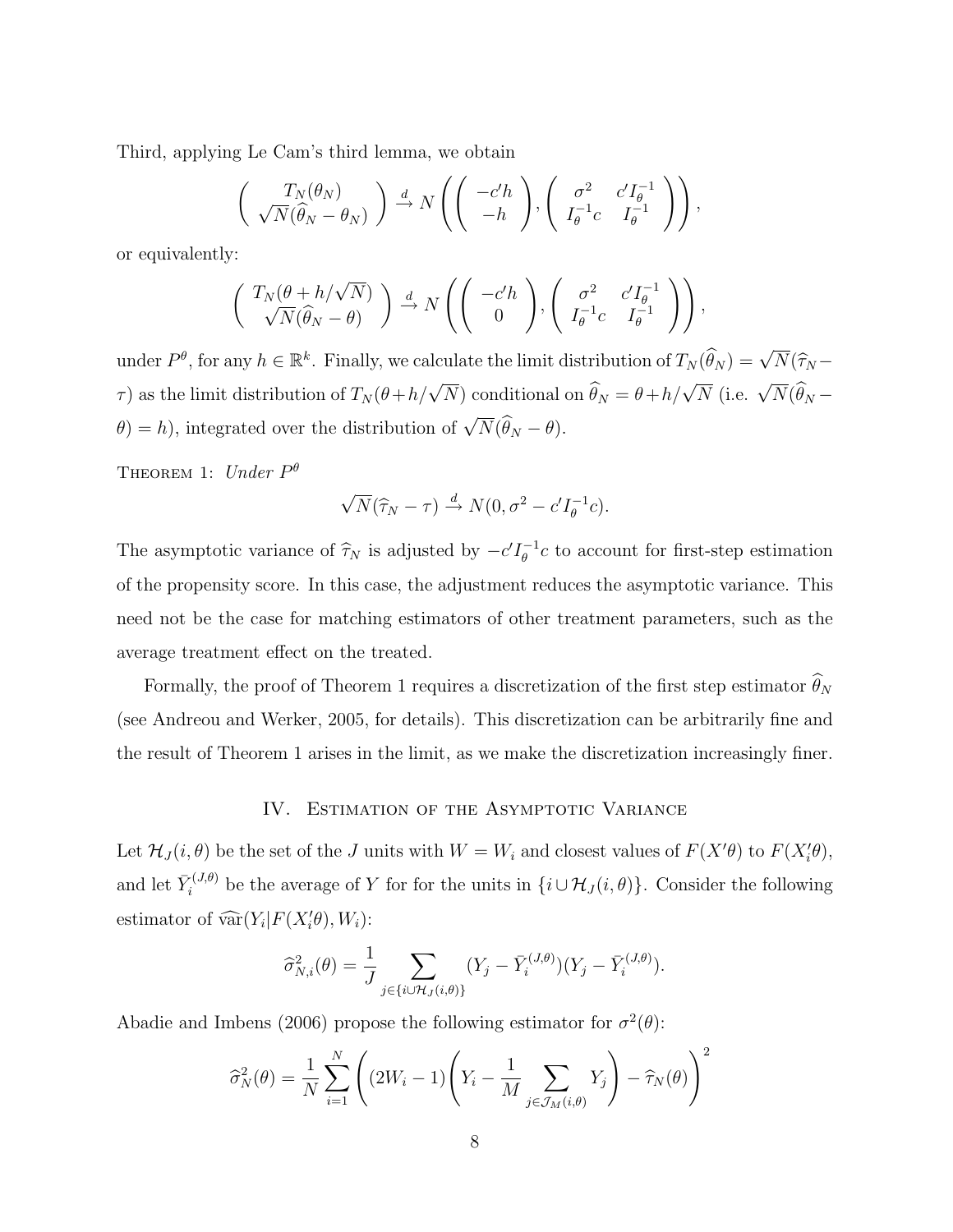$$
= \frac{1}{N}\sum_{i=1}^N\left(\left(\frac{K_{N,i}(\theta)}{M}\right)^2 + \frac{2M-1}{M}\left(\frac{K_{N,i}(\theta)}{M}\right)\right)\widehat{\sigma}_{N,i}^2(\theta).
$$

Let  $\bar{X}_i^{(J,\theta)}$  be the averages of X for for the units in  $\{i \cup \mathcal{H}_J(i,\theta)\}\$ . Notice that  $Y =$  $\mu(W,X)+\varepsilon,$  where  $E[\varepsilon\,|\,X,W]=0.$  As a result:

$$
\text{cov}(X,\mu(W,X)|F(X'\theta),W)=\text{cov}(X,Y|F(X'\theta),W).
$$

Consider the following estimator of  $cov(X, Y | F(X' \theta), W)$ :

$$
\widehat{\text{cov}}(X_i, Y_i | F(X_i' \theta), W_i) = \frac{1}{J} \sum_{j \in \{i \cup \mathcal{H}_J(i, \hat{\theta}_N) \}} (X_j - \bar{X}_i^{(J, \hat{\theta}_N)})(Y_j - \bar{Y}_i^{(J, \hat{\theta}_N)}).
$$

Our estimator of  $c$  is:

$$
\widehat{c} = \frac{1}{N} \sum_{i=1}^{N} \widehat{\text{cov}}(X_i, Y_i | F(X_i' \theta), W_i) f(X_i' \widehat{\theta}_N) \left( \frac{W_i}{F(X_i' \widehat{\theta}_N)^2} + \frac{(1 - W_i)}{(1 - F(X_i' \widehat{\theta}_N))^2} \right).
$$

Finally, let

$$
\widehat{I}_{\theta,N} = \frac{1}{N} \sum_{i=1}^{N} \frac{f(X_i'\widehat{\theta}_N)^2}{F(X_i'\widehat{\theta}_N)(1 - F(X_i'\widehat{\theta}_N))} X_i X_i'.
$$

Because  $I_{\theta}$  is non-singular, the inverse of  $\widehat{I}_{\theta,N}$  exists with probability approaching one. Our estimator of the large sample variance of the propensity score matching estimator, adjusted for first step estimation of the propensity score, is:

$$
\widehat{\sigma}_{\mathrm{adj},N}^2(\widehat{\theta}_N) = \widehat{\sigma}_N^2(\widehat{\theta}_N) - \widehat{c}' \widehat{I}_{\theta,N}^{-1} \widehat{c}.
$$

Consistency of this estimator can be shown using the results in Abadie and Imbens (2006) and the contiguity arguments employed in section III.

# V. A Small Simulation Exercise

In this section, we run a small Monte Carlo exercise to investigate the sampling distribution of propensity score matching estimators and of the approximation to that distribution that we propose in the article.

We use a simple Monte Carlo design. The outcome variable is generated by  $Y =$  $5W + 4(X_1 + X_2) + U$ , where  $X_1$  and  $X_2$  are independent and uniform on [0, 1] and U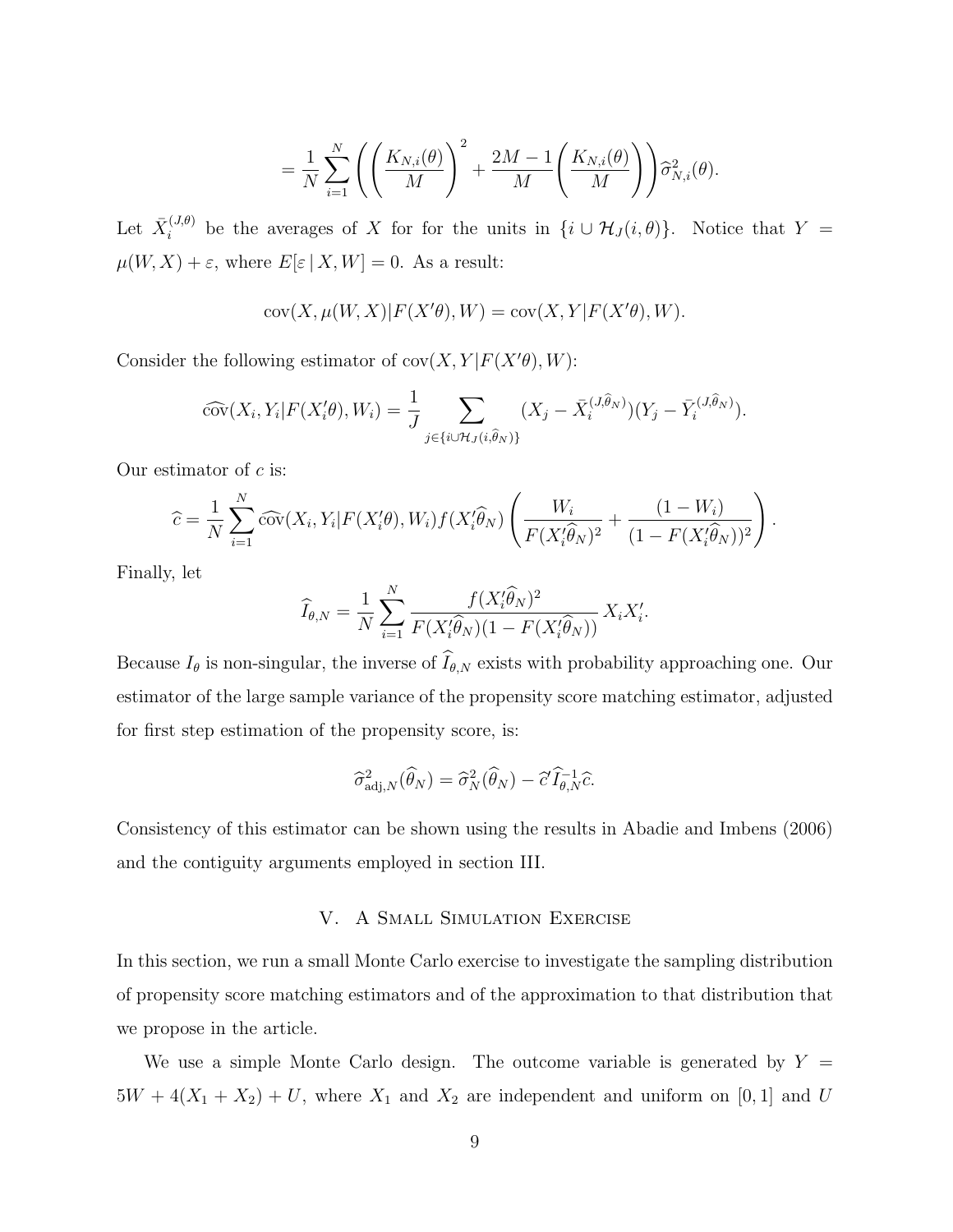is a standard Normal variable independent of  $(W, X_1, X_2)$ . The treatment variable, W, is related to  $(X_1, X_2)$  through the propensity score, which is logistic

$$
Pr(W = 1 | X_1 = x_1, X_2 = x_2) = \frac{exp(1 + x_1 - x_2)}{1 + exp(1 + x_1 - x_2)}.
$$

Table I reports the results of our Monte Carlo simulation for  $M = 1$  and  $N = 5000$ . As in our theoretical results, the variance of  $\hat{\tau}_N(\theta)$ , the estimator that matches on the true propensity score, is larger than the variance of  $\widehat{\tau}_N(\widehat{\theta}_N)$ , the estimator that matches on the estimated propensity score. The estimator of the variance of  $\hat{\tau}_N(\theta)$  proposed in Abadie and Imbens (2006),  $\hat{\sigma}^2(\theta)$ , is centered at the variance of  $\hat{\tau}_N(\theta)$ .  $\hat{\sigma}_N^2(\hat{\theta}_N)$  is the estimator of the variance that treats the first step estimate of the propensity score  $\widehat{\theta}_N$  as if it was the true propensity score, and  $\hat{\sigma}_{\text{adj},N}^2(\hat{\theta}_N)$  is the adjusted estimator of the variance that takes into account that the propensity score is itself estimated in a first step. Finally, the table reports also confidence interval constructed with adjusted and unadjusted standard errors. In concordance with out theoretical results, the simulation shows that  $\hat{\sigma}_N^2(\hat{\theta}_N)$  is biased and too large on average. In addition, confidence intervals constructed with  $\hat{\sigma}_N^2(\hat{\theta}_N)$  have larger than nominal coverage rates. In contrast,  $\hat{\sigma}_{\text{adj},N}^2(\hat{\theta}_N)$  is unbiased and produce confidence intervals that have coverage rates close to nominal rates.

#### VI. Conclusions

In this article, we propose a method to correct to the asymptotic variance of propensity score matching estimators when the propensity scores are estimated in a first step. Our results allow valid large sample inference for propensity score matching estimators.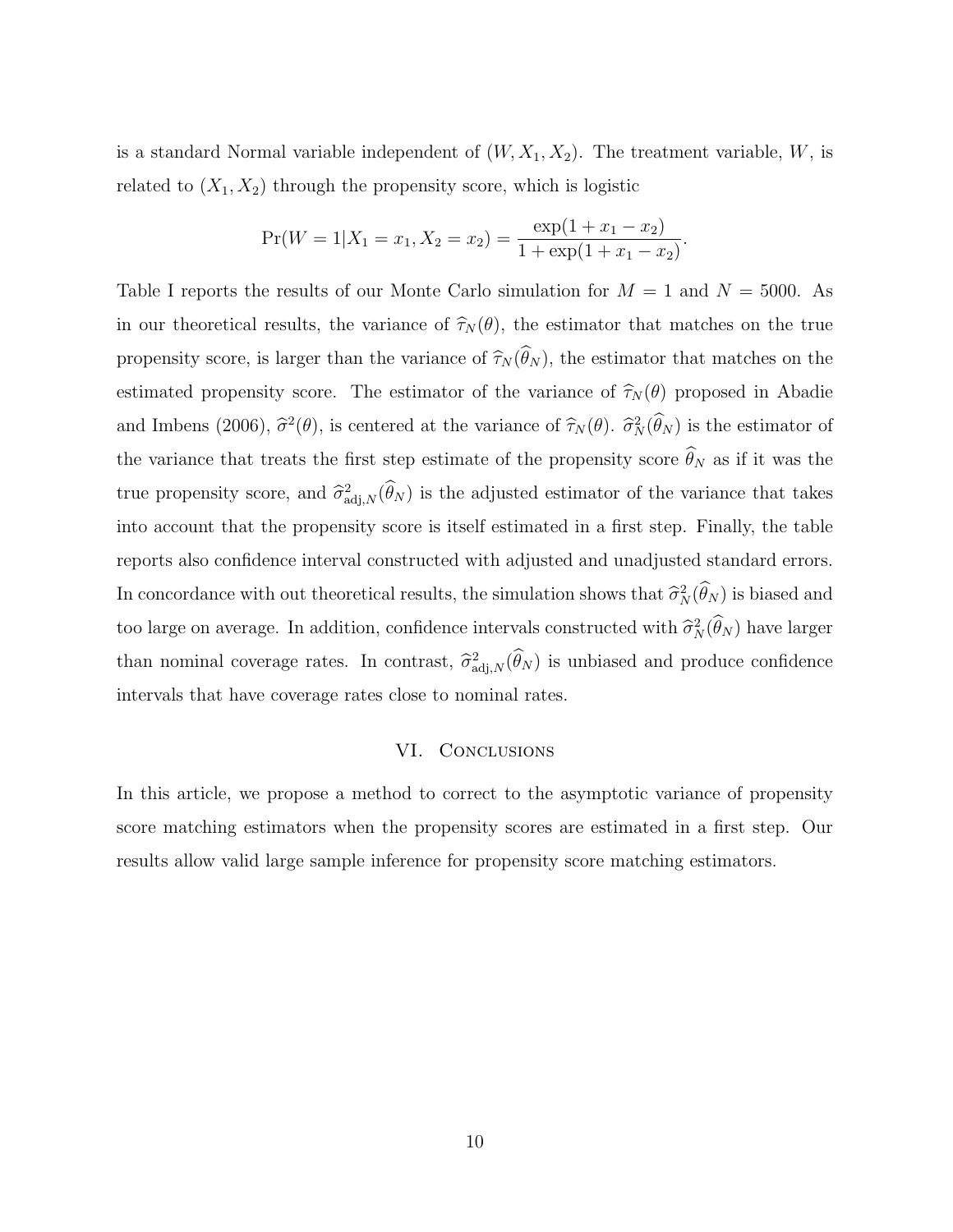#### Appendix

For the proof of Proposition 1 we will need some preliminary lemmas.

LEMMA A.1: Consider two independent samples of sizes  $n_0$  and  $n_1$  from continuous distributions  $F_0$  and  $F_1$  with common support:  $V_{0,1}, \ldots, V_{0,n_0} \sim i.i.d.$   $F_0$  and  $V_{1,1}, \ldots, V_{1,n_1} \sim i.i.d.$   $F_1$ . Let  $N = n_0 + n_1$ . Assume that the support of  $F_0$  and  $F_1$  is an interval inside [0,1]. Let  $f_0$  and  $f_1$ be the densities of  $F_0$  and  $F_1$ , respectively. Suppose that for any v in the supports of  $F_0$  and  $F_1$ ,  $f_1(v)/f_0(v) \leq \bar{r}$ . For  $1 \leq i \leq n_1$  and  $1 \leq m \leq M \leq n_0$ , let  $|U_{n_0,n_1,i}|_{(m)}$  be the m-th order statistic  $of \{ |V_{1,i} - V_{0,1}|, \ldots, |V_{1,i} - V_{0,n_0}| \}.$  Then, for  $n_0 ≥ 3$ :

$$
E\left[\frac{1}{\sqrt{N}}\sum_{i=1}^{n_1}\frac{1}{M}\sum_{m=1}^M|U_{n_0,n_1,i}|_{(m)}\right] \leq \bar{r}\frac{n_1}{N^{1/2}[n_0^{3/4}]} + M\frac{n_1}{N^{1/2}}n_0^{M-1/4}\exp(-n_0^{1/4}).
$$

**PROOF:** Consider N balls assigned at random among n bins of equal probability. It is known that the mean of the number of bins with exactly  $m$  balls is equal to

$$
n\left(\begin{array}{c}N\\m\end{array}\right)\left(\frac{1}{n}\right)^m\left(1-\frac{1}{n}\right)^{N-m}
$$

(see Johnson and Kotz, 1977, p. 114). Because  $f_1(v)/f_0(v) \leq \overline{r}$ , for any measurable set A:

$$
\Pr(V_{1,i} \in A) = \int_A f_1(v) \, dv = \int_A \left(\frac{f_1(v)}{f_0(v)}\right) f_0(v) \, dv \le \bar{r} \Pr(V_{0,i} \in A).
$$

Divide the support of  $F_0$  and  $F_1$  in  $\lfloor n_0^{3/4} \rfloor$  $_0^{3/4}$ ] cells of equal probability  $1/\lfloor n_0^{3/4}$  $\binom{5}{0}^4$  under  $F_0$ . Let  $Z_{M,n_0}$ be the number of such cells are not occupied by at least  $M$  observations from the second sample:  $V_{0,1},\ldots,V_{0,n_0}$ . For  $i=1,\ldots,N$ . Let  $\mu_{M,n_0}=E[Z_{M,n_0}]$ . Notice that  $n_0\geq 3$  implies  $\lfloor n_0^{3/4} \rfloor$  $\binom{5}{0}^4 \geq 2.$ Then,

$$
\mu_{M,n_0} = \sum_{m=0}^{M-1} \lfloor n_0^{3/4} \rfloor \binom{n_0}{m} \left( \frac{1}{\lfloor n_0^{3/4} \rfloor} \right)^m \left( 1 - \frac{1}{\lfloor n_0^{3/4} \rfloor} \right)^{n_0 - m}
$$
  

$$
\leq \sum_{m=0}^{M-1} \lfloor n_0^{3/4} \rfloor \frac{n_0^m}{m!} \left( \frac{1}{\lfloor n_0^{3/4} \rfloor} \right)^m \left( 1 - \frac{1}{\lfloor n_0^{3/4} \rfloor} \right)^{n_0 - m}
$$
  

$$
\leq M n_0^{M-1/4} \left( 1 - \frac{1}{n_0^{3/4}} \right)^{n_0}.
$$

Using Markov's inequality,

$$
\Pr(Z_{M,n_0} > 0) = \Pr(Z_{M,n_0} \ge 1) \le \mu_{M,n_0} \le Mn_0^{M-1/4} \left(1 - \frac{1}{n_0^{3/4}}\right)^{n_0}.
$$

Notice that for any positive a, we have that  $a - 1 \geq \log(a)$ . Therefore, for any  $b < N$ , we have that  $\log(1 - b/N) \leq -b/N$  and  $(1 - b/N)^N \leq \exp(-b)$ . As a result, we obtain:

$$
\left(1 - \frac{1}{n_0^{3/4}}\right)^{n_0} = \left(1 - \frac{n_0^{1/4}}{n_0}\right)^{n_0} \le \exp(-n_0^{1/4}).
$$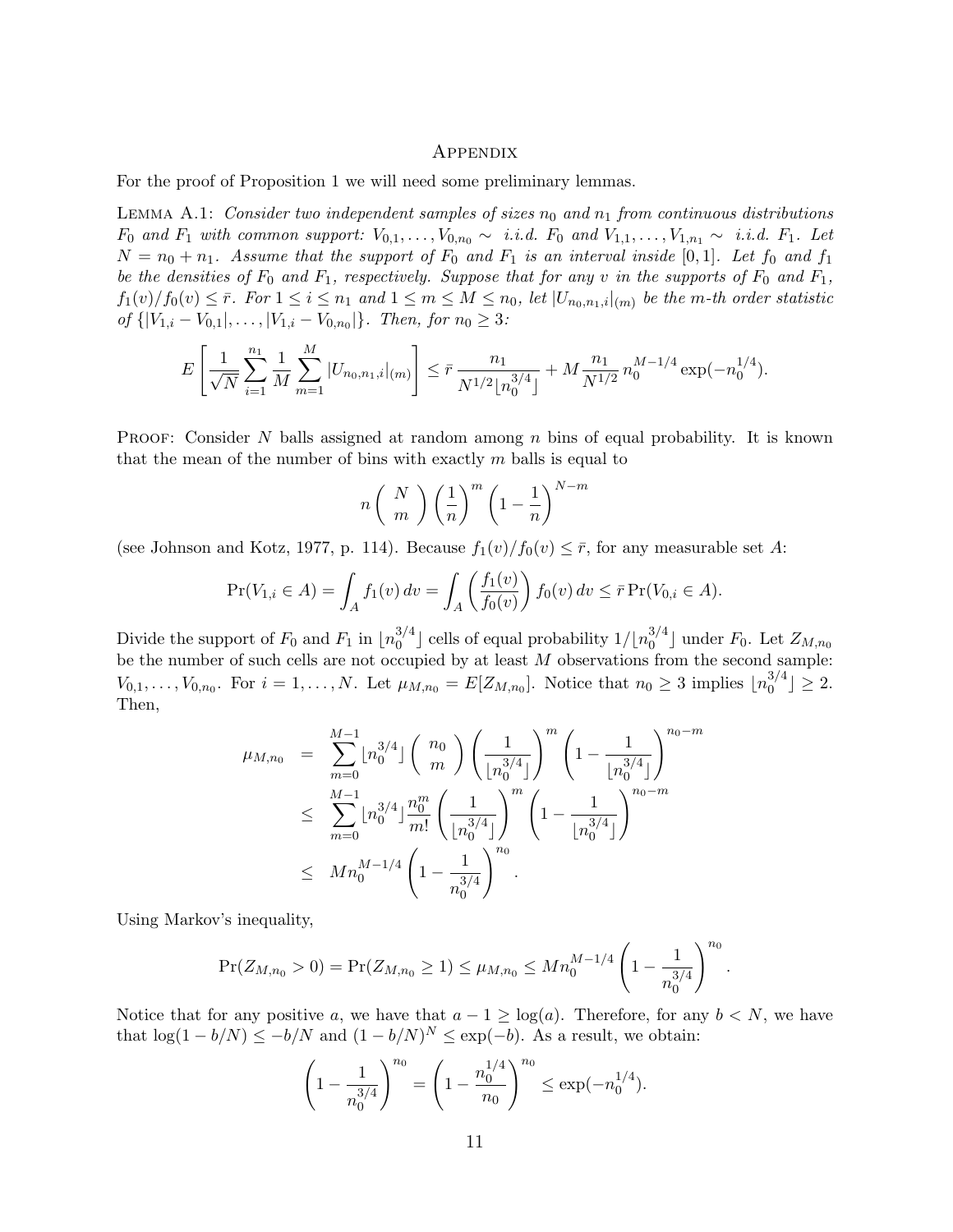Putting together the last two displayed equations, we obtain the following exponential bound for  $Pr(Z_{M,n_0} > 0)$ :

$$
Pr(Z_{M,n_0} > 0) \leq Mn_0^{M-1/4} \exp(-n_0^{1/4}).
$$

Notice that  $|U_{n_0,n_1,i}|_{(m)} \leq 1$ . For  $0 \leq n \leq \lfloor n_0^{3/4} \rfloor$  $\binom{3}{0}$ , let  $c_{n_0,n} = F^{-1}(n/\lfloor n_0^{3/4} \rfloor)$  $\binom{5}{0}^4$ ), then

$$
E\left[\sum_{m=1}^{M} |U_{n_0,n_1,i}|_{(m)}\middle| Z_{M,n_0} = 0\right] \leq \sum_{n=1}^{\lfloor n_0^{3/4} \rfloor} M(c_{n_0,n} - c_{n_0,n-1}) \Pr(c_{n_0,n-1} \leq V_{1,i} \leq c_{n_0,n} | Z_{M,n_0} = 0)
$$
  

$$
= \frac{M\bar{r}}{\lfloor n_0^{3/4} \rfloor} \sum_{n=1}^{\lfloor n_0^{3/4} \rfloor} (c_{n_0,n} - c_{n_0,n-1})
$$
  

$$
\leq \frac{M\bar{r}}{\lfloor n_0^{3/4} \rfloor}.
$$

Now,

$$
E\left[\frac{1}{\sqrt{N}}\sum_{i=1}^{n_1}\frac{1}{M}\sum_{m=1}^{M}|U_{n_0,n_1,i}|(m)\right] = E\left[\frac{1}{\sqrt{N}}\sum_{i=1}^{n_1}\frac{1}{M}\sum_{m=1}^{M}|U_{n_0,n_1,i}|(m)|Z_{M,n_0} = 0\right]Pr(Z_{M,n_0} = 0)
$$
  
+ 
$$
E\left[\frac{1}{\sqrt{N}}\sum_{i=1}^{n_1}\frac{1}{M}\sum_{m=1}^{M}|U_{n_0,n_1,i}|(m)|Z_{M,n_0} > 0\right]Pr(Z_{M,n_0} > 0)
$$
  

$$
\leq E\left[\frac{1}{\sqrt{N}}\sum_{i=1}^{n_1}\frac{1}{M}\sum_{m=1}^{M}|U_{n_0,n_1,i}|(m)|Z_{M,n_0} = 0\right]
$$
  
+ 
$$
\frac{n_1}{N^{1/2}}Pr(Z_{M,n_0} > 0)
$$
  
= 
$$
\frac{1}{\sqrt{N}}\sum_{i=1}^{n_1}E\left[\frac{1}{M}\sum_{m=1}^{M}|U_{n_0,n_1,i}|(m)|Z_{M,n_0} = 0\right]
$$
  
+ 
$$
\frac{n_1}{N^{1/2}}Pr(Z_{M,n_0} > 0)
$$
  

$$
\leq \overline{r}\frac{n_1}{N^{1/2}[n_0^{3/4}]} + M\frac{n_1}{N^{1/2}}n_0^{M-1/4}\exp(-n_0^{1/4}).
$$

LEMMA A.2: (Inverse Moments of the Doubly Truncated Binomial Distribution) Let  $N_0$  be a Binomial variable with parameters  $(N,(1-p))$  that is left-truncated for values smaller than M and right-truncated for values greater than  $N - M$ , where  $M < N/2$ . Then, for any  $r > 0$ , there exist a constant  $C_r$ , such that

$$
E\left[\left(\frac{N}{N_0}\right)^r\right] \leq C_r,
$$

for all  $N > 2M$ .

PROOF: Let  $N_1 = N - N_0$ . For all  $\bar{q} > 0$ ,

$$
E\left[\left(\frac{N}{N_0}\right)^r\right] = E\left[\left(\frac{N}{N_0}\right)^r 1\left\{\frac{N}{N_0} > \bar{q}\right\}\right] + E\left[\left(\frac{N}{N_0}\right)^r 1\left\{\frac{N}{N_0} \leq \bar{q}\right\}\right]
$$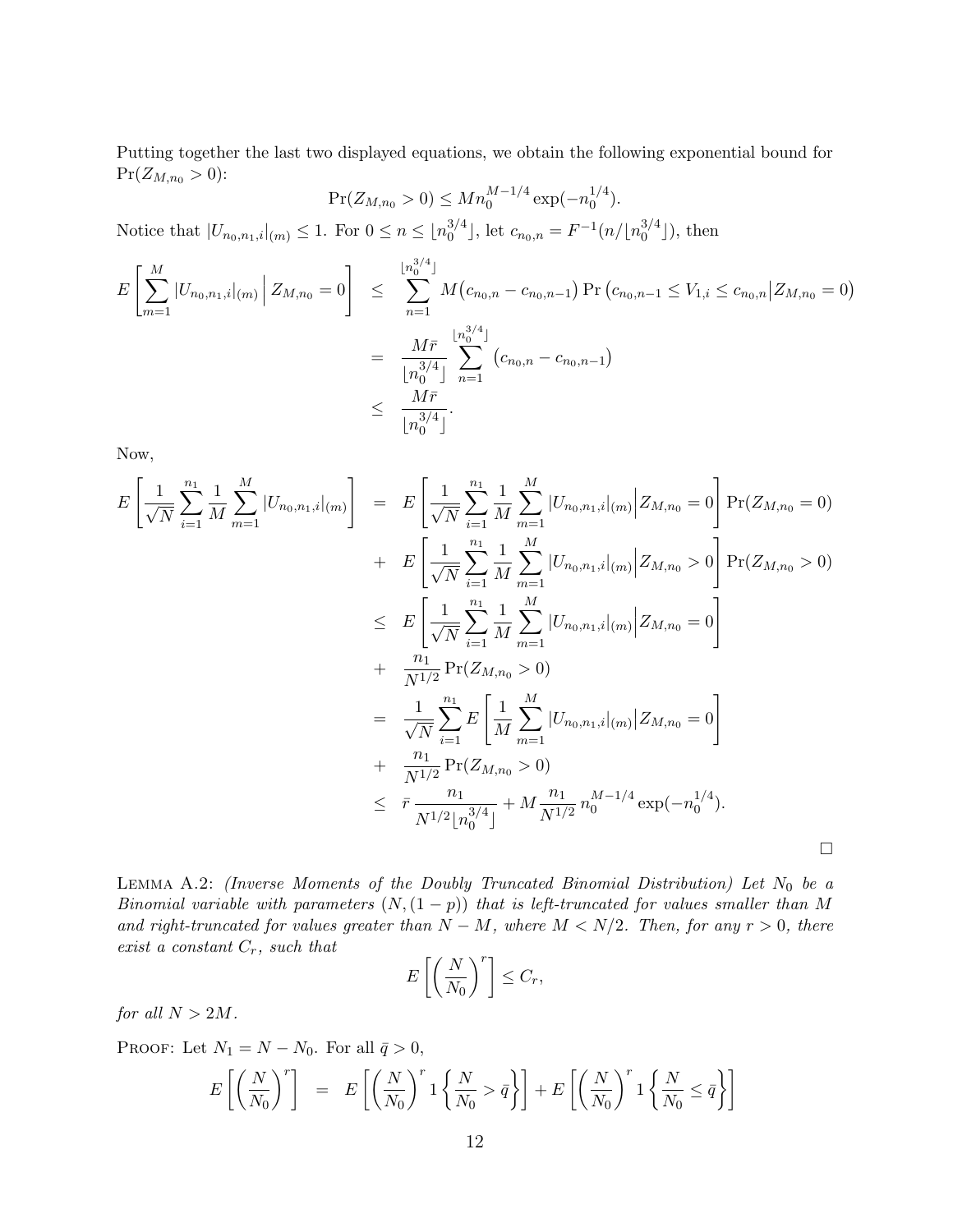$$
\leq \left(\frac{N}{M}\right)^r \Pr\left(\frac{N}{N_0} > \bar{q}\right) + \bar{q}^r
$$
  
= 
$$
\left(\frac{N}{M}\right)^r \Pr\left(N_1 > \left(1 - \frac{1}{\bar{q}}\right)N\right) + \bar{q}^r
$$

Notice that:

$$
\Pr\left(N_1 > \left(1 - \frac{1}{\bar{q}}\right)N\right) = \frac{\sum_{x \le N-M}^{x \le N-M} \binom{N}{x} p^x (1-p)^{N-x}}{\sum_{x \ge N-M}^{x \le N-M} \binom{N}{x} p^x (1-p)^{N-x}}
$$

For  $N > 2M$  the denominator can be bounded away from zero. Therefore, for some positive constant C, and  $\bar{q} > 1/(1-p)$ ,

$$
\Pr\left(N_1 > \left(1 - \frac{1}{\bar{q}}\right)N\right) \leq C \sum_{x > (1 - 1/\bar{q})N, x \geq M}^{x \leq N - M} \left(\begin{array}{c} N \\ x \end{array}\right) p^x (1 - p)^{N - x}
$$
\n
$$
\leq C \sum_{x > (1 - 1/\bar{q})N} \left(\begin{array}{c} N \\ x \end{array}\right) p^x (1 - p)^{N - x}
$$
\n
$$
\leq C \exp\left\{-2(1 - 1/\bar{q} - p)^2 N\right\},
$$

by Hoeffding's Inequality (e.g. van der Vaart and Wellner (1996), p. 459). Therefore  $E[(N/N_0)^r]$ is uniformly bounded for  $N > 2M$ .

LEMMA A.3: Suppose that the propensity score,  $Pr(W = 1|X)$ , is continuously distributed and that there exist  $c_L > 0$  and  $c_U < 1$  such that  $c_L \le Pr(W = 1 | X = x) \le c_U$  for all  $x \in \mathcal{X}$ . Let  $f_1$ be the distribution of the propensity score conditional on  $W = 1$ , and let  $f_0$  be the distribution of the propensity score conditional on  $W = 0$ . Then, the ratio  $f_1(p)/f_0(p)$  is bounded and bounded away from zero.

PROOF: Use Bayes' Theorem to show that  $f_1(p)/f_0(p) = (p/(1-p))(Pr(W = 1)/Pr(W = 0)).$ 

**PROOF OF PROPOSITION 1:** Let  $f_1^{\theta_N}$  be the distribution of the propensity score conditional on  $W = 1$ , and let  $f_0^{\theta_N}$  be the distribution of the propensity score conditional on  $W = 0$ . By lemma A.3 the ratio  $f_1^{\theta_N}(p)/f_0^{\theta_N}(p)$  is uniformly bounded by some constant  $\bar{r}$ . Consider  $N_0$  and  $N_1$  as in Lemma A.2. Let

$$
\psi_{M,N_0,N_1}^{(1)} = \bar{r} \frac{N_1}{N^{1/2} \lfloor N_0^{3/4} \rfloor} + M \frac{N_1}{N^{1/2}} N_0^{M-1/4} \exp(-N_0^{1/4}).
$$

Then,  $\psi_M^{(1)}$  $M_{M,N_0,N_1}^{(1)} \stackrel{p}{\rightarrow} 0$ . Rearrange the observations in the sample so that the first  $N_1$  observations have  $W = 1$  and the remaining  $N_0 = N - N_1$  observations have  $W = 0$ . For  $1 \leq$  $i \leq N_1$  and  $1 \leq m \leq M$ , let  $|U_{N_0,N_1,i}|_{(m)}$  be the m-th order statistic of  $\{|F(X'_{N,i}\theta_N) F(X'_{N,N_1+1}\theta_N)|, \ldots, |F(X'_{N,i}\theta_N) - F(X'_{N,N}\theta_N)|\}.$  For  $N_1 + 1 \leq i \leq N$  and  $1 \leq m \leq M$ ,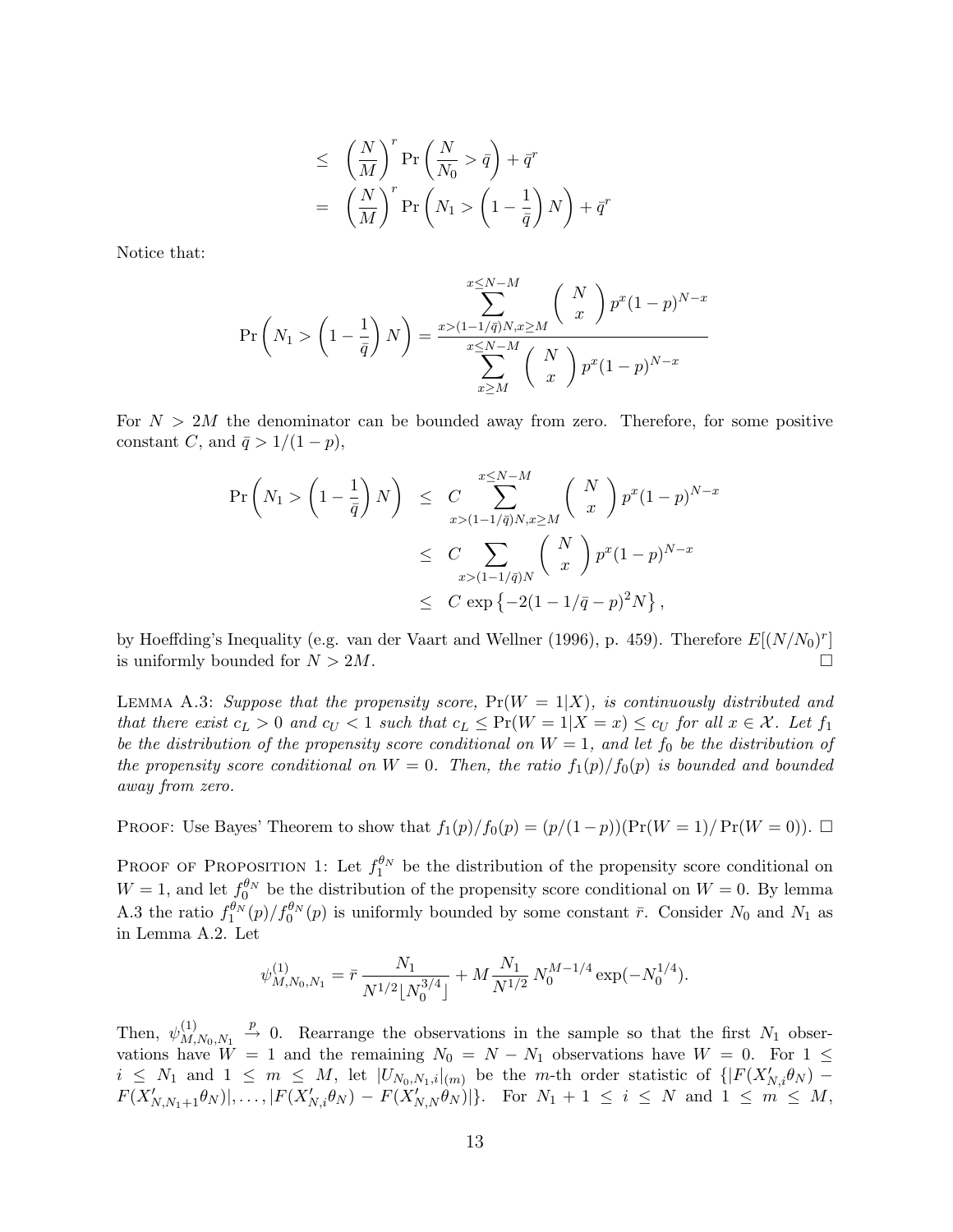let  $|U_{N_0,N_1,i}|_{(m)}$  be the m-th order statistic of  $\{ |F(X'_{N,i}\theta_N) - F(X'_{N,1}\theta_N)|, \ldots, |F(X'_{N,i}\theta_N) - F(X'_{N,i}\theta_N)|\}$  $F(X'_{N,N_1}\theta_N)|$ . Lemma A.1 implies that for large enough N:

$$
E\left[\frac{1}{\sqrt{N}}\sum_{i=1}^{N_1}\frac{1}{M}\sum_{m=1}^M|U_{N_0,N_1,i}|_{(m)}\right]\leq E\left[\psi_{M,N_0,N_1}^{(1)}\right].\tag{A.1}
$$

Therefore, to prove that the left-hand-side of equation (A.1) converges to zero, it is enough to show that  $\psi_M^{(1)}$  $M_{M,N_0,N_1}^{(1)}$  is asymptotically uniformly integrable:

$$
\lim_{k \to \infty} \limsup_{N \to \infty} E\left[\psi_{M,N_0,N_1}^{(1)} 1\{\psi_{M,N_0,N_1}^{(1)} > k\}\right] = 0
$$

(see, e.g., van der Vaart (1998), p. 17). Notice that the ratio  $N^{3/4}/|N^{3/4}|$  is bounded. This, in combination with Lemma A.2, implies that for all  $k > 0$  and some positive constant  $C$ ,

$$
E\left[\psi_{M,N_0,N_1}^{(1)} 1\{\psi_{M,N_0,N_1}^{(1)} > k\}\right] \leq E\left[\psi_{M,N_0,N_1}^{(1)}\right]
$$
  
\n
$$
\leq E\left[\bar{r}\frac{N^{1/2}}{\lfloor N_0^{3/4} \rfloor} + M\frac{N^{1/2}}{N_0^{3/4}}N_0^{M+1/2}\exp(-N_0^{1/4})\right]
$$
  
\n
$$
\leq CE\left[\frac{N^{1/2}}{N_0^{3/4}}\right]
$$
  
\n
$$
= \frac{C}{N^{1/4}}E\left[\frac{N^{3/4}}{N_0^{3/4}}\right] \to 0.
$$

Similarly,

$$
E\left[\frac{1}{\sqrt{N}}\sum_{i=N_1+1}^{N}\frac{1}{M}\sum_{m=1}^{M}|U_{N_0,N_1,i}|_{(m)}\right] \xrightarrow{p} 0.
$$

Using Markov's inequality, we obtain that for any  $\varepsilon > 0$ :

$$
\Pr\left(\frac{1}{\sqrt{N}}\sum_{i=1}^N\frac{1}{M}\sum_{m=1}^M|U_{N_0,N_1,i}|(m)>\varepsilon\right) \leq \frac{E\left[\frac{1}{\sqrt{N}}\sum_{i=1}^N\frac{1}{M}\sum_{m=1}^M|U_{N_0,N_1,i}|(m)\right]}{\varepsilon}\longrightarrow 0.
$$

The result now follows from Lipschitz-continuity of the regression functions,  $E[Y_{N,i}|W_{N,i}]$  $w, F(X'_{N,i}\theta^*) = F$  for some  $\varepsilon > 0$  and  $\|\theta^* - \theta\| \le \varepsilon$ .

PROOF OF PROPOSITION 2 (Sketch): In this proof, we first establish a extend the martingale representation of matching estimators (Abadie and Imbens, 2009) to the propensity score matching estimator studied in this article. Consider the linear combination  $C_N = z_1 D_N(\theta_N) + z_2' \Delta_N(\theta_N)$ .

$$
C_N = z_1 \frac{1}{\sqrt{N}} \sum_{i=1}^N \left( \bar{\mu}(1, F(X'_{N,i}\theta_N)) - \bar{\mu}(0, F(X'_{N,i}\theta_N)) - \tau \right)
$$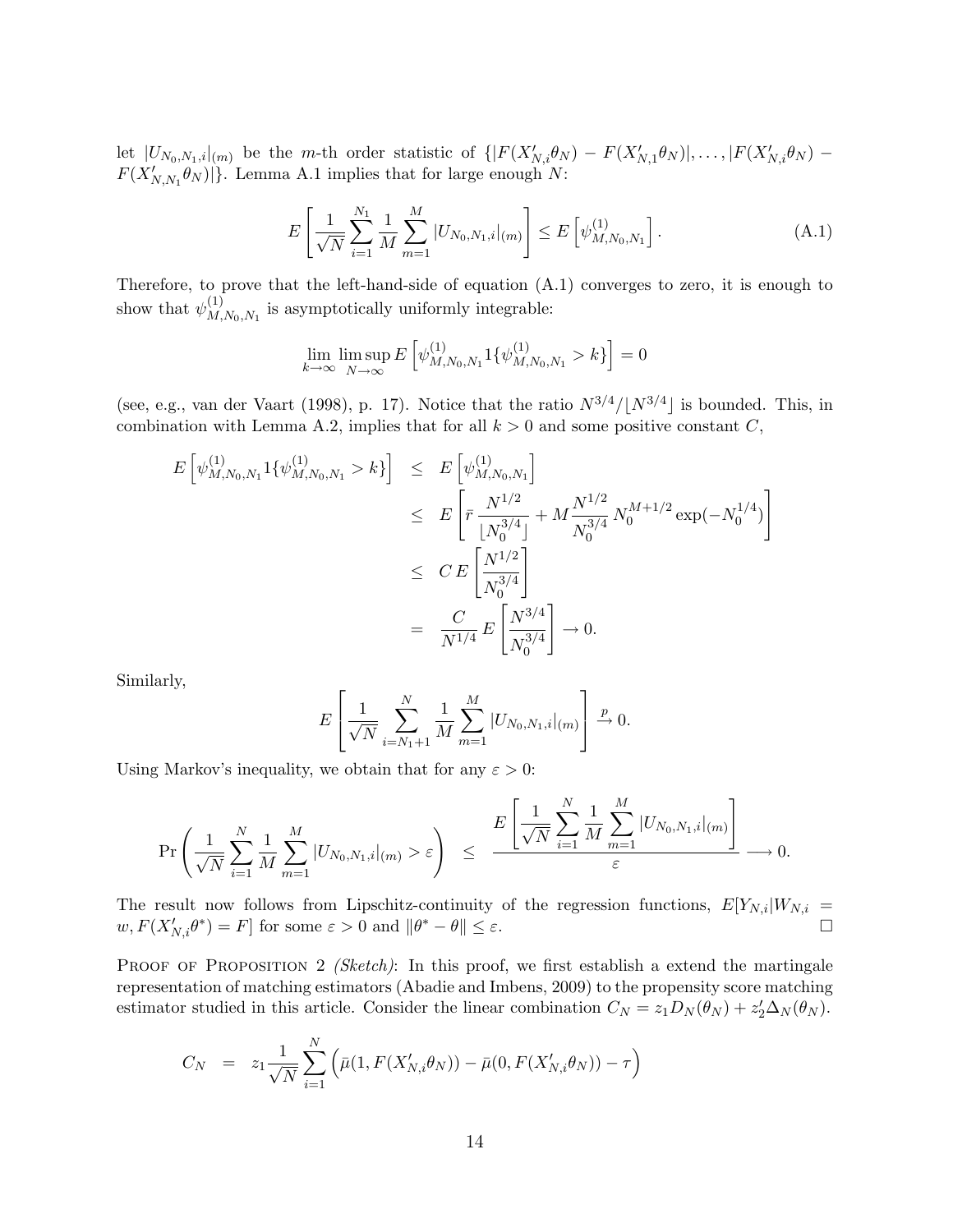+ 
$$
z_1 \frac{1}{\sqrt{N}} \sum_{i=1}^N (2W_{N,i} - 1) \left( 1 + \frac{K_{N,i}(\theta_N)}{M} \right) \left( Y_{N,i} - \bar{\mu}(W_{N,i}, F(X'_{N,i}\theta_N)) \right)
$$
  
+  $z'_2 \frac{1}{\sqrt{N}} \sum_{i=1}^N X_{N,i} \frac{W_{N,i} - F(X'_{N,i}\theta_N)}{F(X'_{N,i}\theta_N)(1 - F(X'_{N,i}\theta_N))} f(X'_{N,i}\theta_N).$ 

 $C_N$  can be analyzed using martingale methods. Notice that:

$$
C_N = \sum_{k=1}^{3N} \xi_{N,k},
$$

where

$$
\xi_{N,k} = z_1 \frac{1}{\sqrt{N}} \left( \bar{\mu}(1, F(X'_{N,k} \theta_N)) - \bar{\mu}(0, F(X'_{N,k} \theta_N)) - \tau \right) \n+ z'_2 \frac{1}{\sqrt{N}} E_{\theta_N} [X_{N,k} | F(X'_{N,k} \theta_N)] \frac{W_{N,k} - F(X'_{N,k} \theta_N)}{F(X'_{N,k} \theta_N)(1 - F(X'_{N,k} \theta_N))} f(X'_{N,k} \theta_N),
$$

for  $1 \leq k \leq N$ ,

$$
\xi_{N,k} = z_2' \frac{1}{\sqrt{N}} \left( X_{N,k-N} - E_{\theta_N} [X_{N,k-N} | F(X'_{N,k-N} \theta_N) ] \right) \frac{(W_{N,k-N} - F(X'_{N,k-N} \theta_N)) f(X'_{N,k-N} \theta_N)}{F(X'_{N,k-N} \theta_N) (1 - F(X'_{N,k-N} \theta_N))} + z_1 \frac{1}{\sqrt{N}} \left( 2W_{N,k-N} - 1 \right) \left( 1 + \frac{K_{N,k-N}(\theta_N)}{M} \right) \left( \mu(W_{N,k-N}, X_{N,k-N}) - \bar{\mu}(W_{N,k-N}, F(X'_{N,k-N} \theta_N)) \right).
$$

for  $N+1 \leq k \leq 2N$ ,

$$
\xi_{N,k} = z_1 \frac{1}{\sqrt{N}} \left( 2W_{N,k-2N} - 1 \right) \left( 1 + \frac{K_{N,k-2N}(\theta_N)}{M} \right) \left( Y_{N,k-2N} - \mu(W_{N,k-2N}, X_{N,k-2N}) \right),
$$

for  $2N+1 \leq k \leq 3N$ . Consider the  $\sigma$ -fields  $\mathcal{F}_{N,k} = \sigma\{W_{N,1}, \ldots, W_{N,k}, X'_{N,1}\theta_N, \ldots, X'_{N,k}\theta_N\}$  $\text{for } 1 \leq k \leq N, \, \mathcal{F}_{N,k} = \sigma\{W_{N,1}, \ldots, W_{N,N}, X'_{N,1}\theta_N, \ldots, X'_{N,N}\theta_N, X_{N,1}, \ldots, X_{N,k-N}\}$  for  $N+1 \leq$  $k \le 2N$ , and  $\mathcal{F}_{N,k} = \sigma\{W_{N,1}, \ldots, W_{N,N}, X_{N,1}, \ldots, X_{N,N}, Y_{N,1}, \ldots, Y_{N,k-N}\}$  for  $2N+1 \le k \le 3N$ . Then,

$$
\left\{\sum_{j=1}^{i} \xi_{N,j}, \mathcal{F}_{N,i}, 1 \leq i \leq 3N \right\}
$$

is a martingale for each  $N \geq 1$ . Therefore, the limiting distribution of  $C_N$  can be studied using Martingale Central Limit Theorem (e.g., Theorem 35.12 in Billingsley (1995), p. 476; importantly, notice that this theorem allows that the probability space varies with N). Because  $Y_{N,i}$ ,  $X_{N,i}$ , and  $W_{N,i}$  are bounded random variables (uniformly in N), and because  $K_{N,i}$  has uniformly bounded moments (see Abadie and Imbens, 2009), it follows that:

$$
\sum_{k=1}^{3N} E[\xi_{N,k}^{2+\delta}] \to 0 \quad \text{for some } \delta > 0.
$$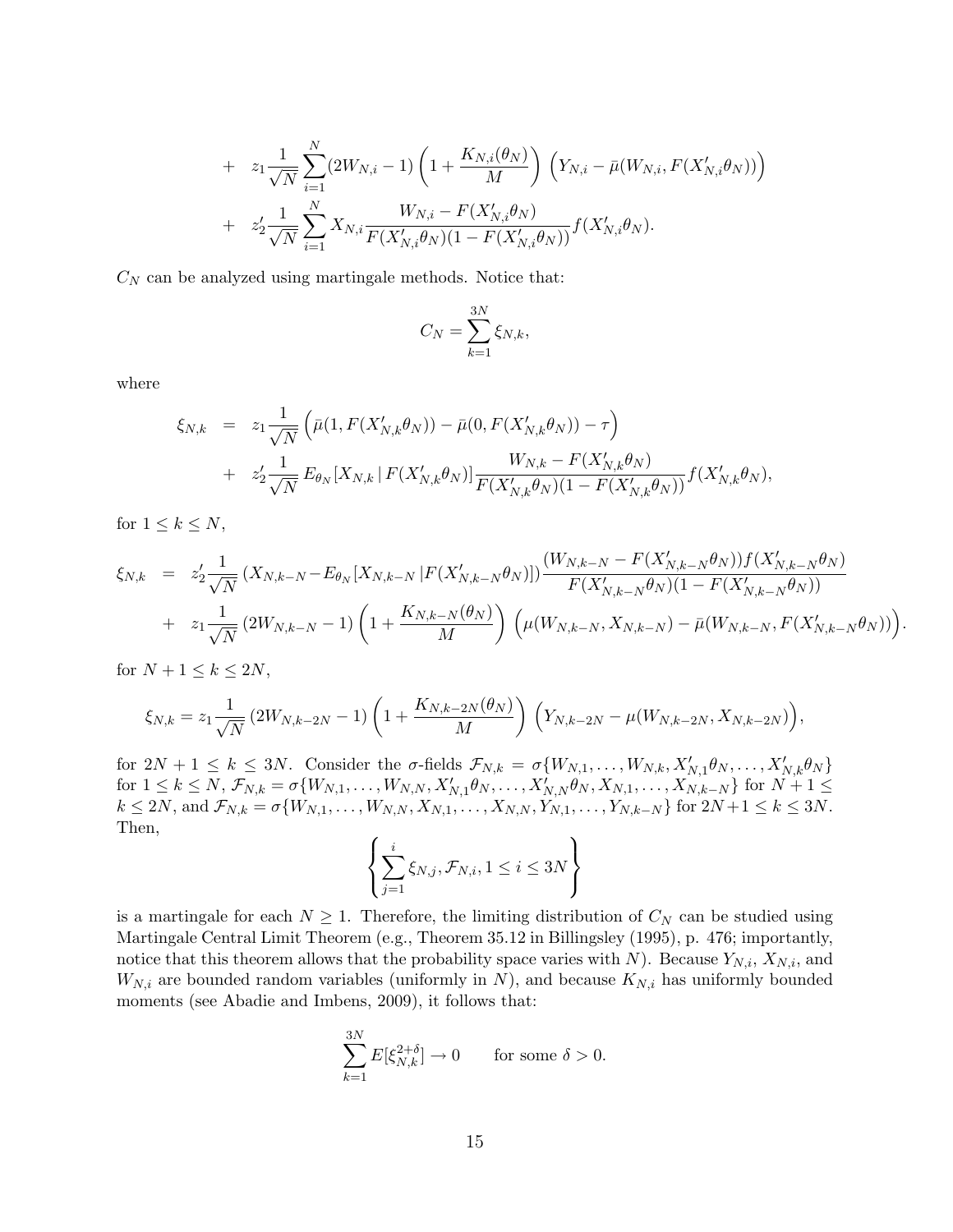Lindeberg's condition in Billingsley's theorem follows easily from last equation (Lyapounov's condition). As a result, we obtain that under  $P^{\theta_N}$ 

$$
C_N \xrightarrow{d} N(0, \sigma_1^2 + \sigma_2^2 + \sigma_3^2),
$$

where

$$
\sigma_1^2 = \text{plim} \sum_{k=1}^N E_{\theta_N} [\xi_{N,k}^2 | \mathcal{F}_{N,k-1}],
$$
  

$$
\sigma_2^2 = \text{plim} \sum_{k=N+1}^{2N} E_{\theta_N} [\xi_{N,k}^2 | \mathcal{F}_{N,k-1}],
$$

and

$$
\sigma_3^2 = \text{plim} \sum_{k=2N+1}^{3N} E_{\theta_N}[\xi_{N,k}^2 | \mathcal{F}_{N,k-1}].
$$

After some algebra, we obtain:

$$
\sigma_1^2 = z_1^2 E \Big[ \big( \bar{\mu}(1, F(X' \theta)) - \bar{\mu}(0, F(X' \theta)) - \tau \big)^2 \Big] + z_2' E \Big[ \frac{f^2(X' \theta)}{F(X' \theta)(1 - F(X' \theta))} E[X \mid F(X' \theta)] E[X' \mid F(X' \theta)] \Big] z_2.
$$

Following the calculations in Abadie and Imbens (2006, additional proofs) for the expectation of  $(1 + K_{N,i}/M)^2$ :

$$
\sigma_2^2 = z_2'E \left[ \frac{f^2(X'\theta)}{F(X'\theta)(1 - F(X'\theta))} \text{var}(X \mid F(X'\theta)) \right] z_2 \n+ z_1^2 E \left[ \frac{\text{var}(\mu(1, X) \mid F(X'\theta))}{F(X'\theta)} + \frac{\text{var}(\mu(0, X) \mid F(X'\theta))}{1 - F(X'\theta)} \right] \n+ z_1^2 \frac{1}{2M} E \left[ \left( \frac{1}{F(X'\theta)} - F(X'\theta) \right) \text{var}(\mu(1, X) \mid F(X'\theta)) \right] \n+ z_1^2 \frac{1}{2M} E \left[ \left( \frac{1}{1 - F(X'\theta)} - (1 - F(X'\theta)) \right) \text{var}(\mu(0, X) \mid F(X'\theta)) \right] \n+ 2 z_2'E \left[ \text{cov}(X, \mu(W, X) \mid F(X'\theta), W) \frac{f(X'\theta)}{F(X'\theta)(1 - F(X'\theta))} \right] z_1.
$$

Here we use the fact that, conditional on the propensity score,  $X$  is independent of  $W$ . To derive the constant vector of the cross-product notice that:

$$
E\left[\text{cov}\left(X,\mu(X,W)|F(X'\theta),W\right)\frac{(W-F(X'\theta))(2W-1)}{F(X'\theta)(1-F(X'\theta))}f(X'\theta)\left(1+\frac{K_N(\theta)}{M}\right)\right]
$$

$$
=E\left[\text{cov}\left(X,\mu(X,1)|F(X'\theta)\right)\frac{f(X'\theta)}{F(X'\theta)}\left(1+\frac{K_N(\theta)}{M}\right)|W=1\right]p
$$

$$
+E\left[\text{cov}\left(X,\mu(X,0)|F(X'\theta)\right)\frac{f(X'\theta)}{1-F(X'\theta)}\left(1+\frac{K_N(\theta)}{M}\right)|W=0\right](1-p)
$$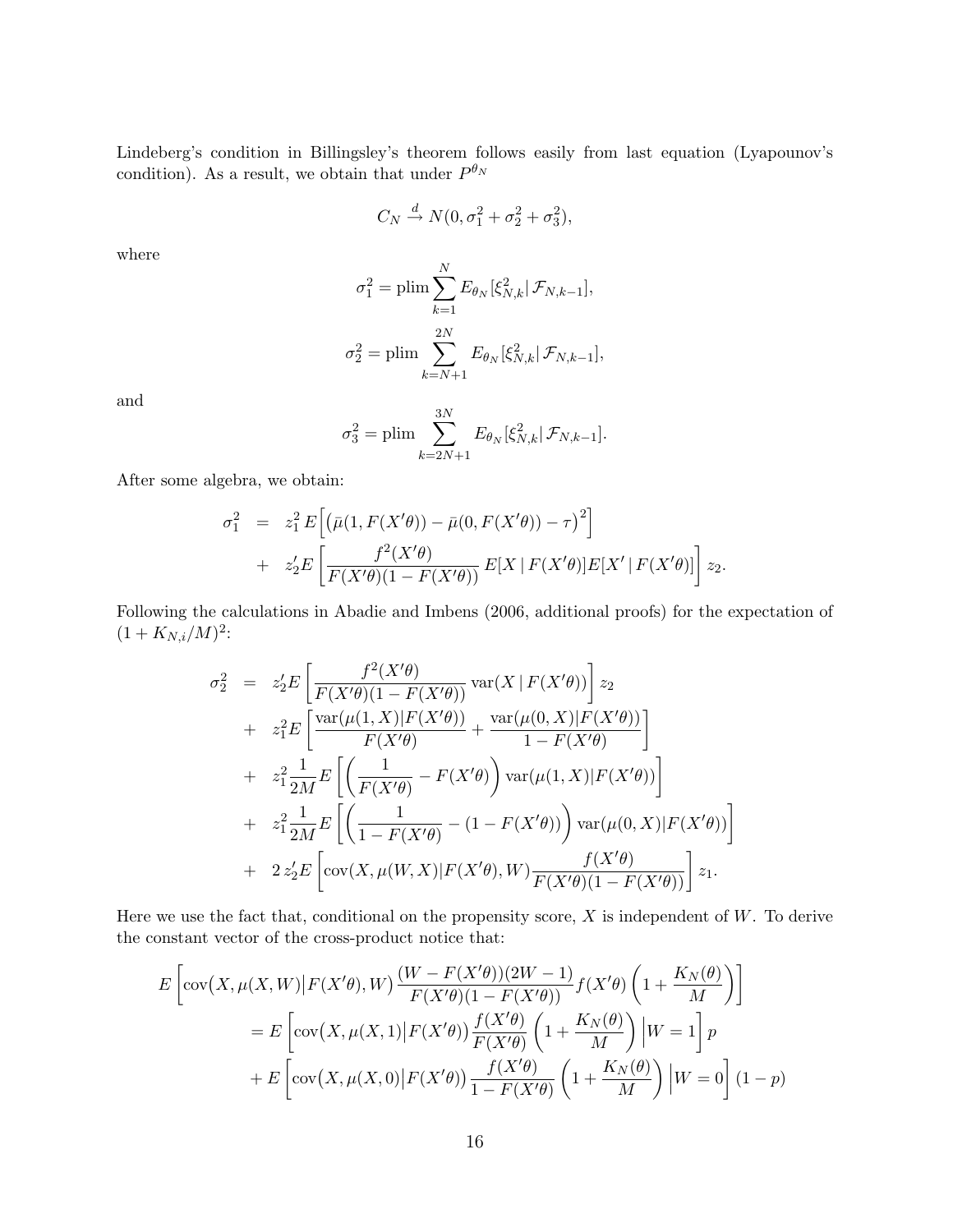$$
\begin{split}\n&\rightarrow E\left[\mathrm{cov}\left(X,\mu(X,1)\middle|F(X'\theta)\right)\frac{f(X'\theta)}{F(X'\theta)^2}\middle|W=1\right]p\\
&+ E\left[\mathrm{cov}\left(X,\mu(X,0)\middle|F(X'\theta)\right)\frac{f(X'\theta)}{(1-F(X'\theta))^2}\middle|W=0\right](1-p)\\
&= E\left[\mathrm{cov}\left(X,\mu(W,X)\middle|F(X'\theta),W\right)f(X'\theta)\left(\frac{W}{F(X'\theta)^2}+\frac{1-W}{(1-F(X'\theta))^2}\right)\right].\n\end{split}
$$

Finally,

$$
\sigma_3^2 = z_1^2 E \left[ \frac{\text{var}(Y|X, W=1)}{F(X'\theta)} + \frac{\text{var}(Y|X, W=0)}{1 - F(X'\theta)} \right] \n+ z_1^2 \frac{1}{2M} E \left[ \left( \frac{1}{F(X'\theta)} - F(X'\theta) \right) \text{var}(Y|X, W=1) \right] \n+ z_1^2 \frac{1}{2M} E \left[ \left( \frac{1}{1 - F(X'\theta)} - (1 - F(X'\theta)) \right) \text{var}(Y|X, W=0) \right].
$$

Notice that for any integrable function  $g(F(X'\theta))$ :

$$
E\Big[g(F(X'\theta))\Big(\text{var}(\mu(w,X)|F(X'\theta)) + \text{var}(Y|X,W=w)\Big)\Big]
$$
  
\n
$$
= E\Big[g(F(X'\theta))\Big(\text{var}(\mu(w,X)|F(X'\theta)) + E\Big[\text{var}(Y|X,W=w)\Big|F(X'\theta)\Big]\Big)\Big]
$$
  
\n
$$
= E\Big[g(F(X'\theta))\Big(\text{var}(\mu(w,X)|F(X'\theta),W=w) + E\Big[\text{var}(Y|X,W=w)\Big|F(X'\theta),W=w\Big]\Big)\Big]
$$
  
\n
$$
= E\Big[g(F(X'\theta))\text{var}(Y|F(X'\theta),W=w)\Big]
$$

As a result, under  $P^{\theta_N}$ :

$$
C_N \stackrel{d}{\to} N(0, z'Vz),
$$

where  $z = (z_1, z'_2)'$ , and

$$
V = \left( \begin{array}{cc} \sigma^2 & c' \\ c & I_{\theta} \end{array} \right),
$$

where

$$
c = E\left[\mathrm{cov}(X,\mu(W,X)|F(X'\theta),W)f(X'\theta)\left(\frac{W}{F(X'\theta)^2} + \frac{1-W}{(1-F(X'\theta))^2}\right)\right],
$$

and  $\sigma^2$  is the asymptotic variance calculated in Abadie and Imbens for the case of a known propensity score. Applying the Cramer-Wold device, under  $P^{\theta_N}$ :

$$
\left(\begin{array}{c}D_N(\theta_N)\\ \Delta_N(\theta_N)\end{array}\right)\stackrel{d}{\to} N(0,V).
$$

 $\hfill \square$ 

.

PROOF OF THEOREM 1: Given our preliminary results, Theorem 1 follows from Andreou and Werker  $(2005)$ .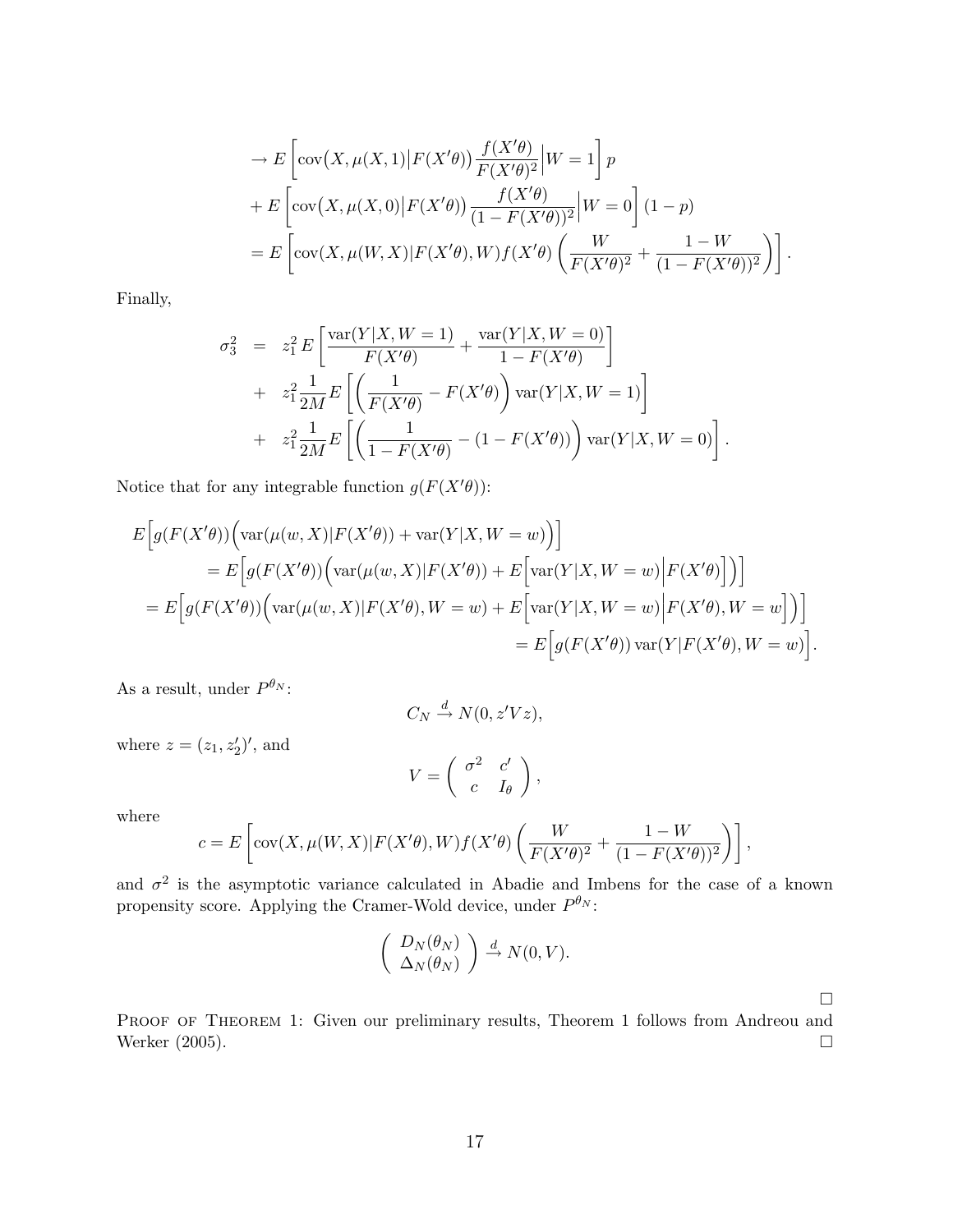### **REFERENCES**

- Abadie, A. (2005) "Semiparametric Difference-in-Differences Estimators," Review of Economic Studies, vol. 72, no. 1, 1-19.
- Abadie, A. and Imbens, G.W. (2006) "Large Sample Properties of Matching Estimators for Average Treatment Effects," Econometrica , vol. 74, no. 1, 235-267.
- Abadie, A. and Imbens, G.W. (2008) "On the Failure of the Bootstrap for Matching Estimators," Econometrica , vol. 76, no. 6, 1537-1558.
- Abadie, A. and Imbens, G.W. (2009) "A Martingale Representation for Matching Estimators," NBER working paper, no. 14756.
- Andreou, E. and Werker, B.J.M. (2005) "An Alternative Asymptotic Analysis of Residual-Based Statistics," mimeo.
- ANGRIST, J.D. and KUERSTEINER, G.M. (2005) "Causal Effects of Monetary Shocks: Semiparametric Conditional Independence Tests with a Multinomial Propensity Score," mimeo.
- BICKEL, P.J., KLAASSEN, C.A., RITOV, Y. and WELLNER, J.A. (1998) Efficient and Adaptive Estimation for Semiparametric Models, Springer, New York.
- BILLINGSLEY, P. (1995), *Probability and Measure*, third edition. Wiley, New York.
- GANSSLER, P. and PFANZAGL, J. (1971) "Convergence of Conditional Expectations," The Annals of Mathematical Statistics, vol. 42, no. 1, 315-324.
- HIRANO, K., G. IMBENS, and G. RIDDER (2003) "Efficient Estimation of Average Treatment Effects Using the Estimated Propensity Score," Econometrica, vol. 71, no. 4, 1161-1189.
- JOHNSON, N. and KOTZ, S. (1977) Urn Models and Their Applications, John Wiley & Sons, New York.
- NEWEY, W.K. and MCFADDEN, D. (1994) "Large sample estimation and hypothesis testing." In: Engle, R.F., McFadden, D. (Eds.), *Handbook of Econometrics*, vol. 4. Elsevier Science, Amsterdam.
- LEHMANN, E.L. and ROMANO, J.P. (2005) Testing Statistical Hypothesis. Springer, New York.
- ROSENBAUM, P. and RUBIN, D.B. (1983) "The Central Role of the Propensity Score in Observational Studies for Causal Effects," Biometrika, vol. 70, 4155.
- Rubin, D.B. (1974) "Estimating Causal Effects of Treatments in Randomized and Non-randomized Studies," Journal of Educational Psychology, vol. 66, 688-701.
- Rubin, D., and N. Thomas (1992a) "Characterizing the effect of matching using linear propensity score methods with normal distributions," *Biometrika*, vol. 79, 797-809.
- Rubin, D., and N. Thomas (1992b) "Affinely Invariant Matching Methods with Ellipsoidal Distributions," Annals of Statistics, vol. 20, no. 2, 1079-1093.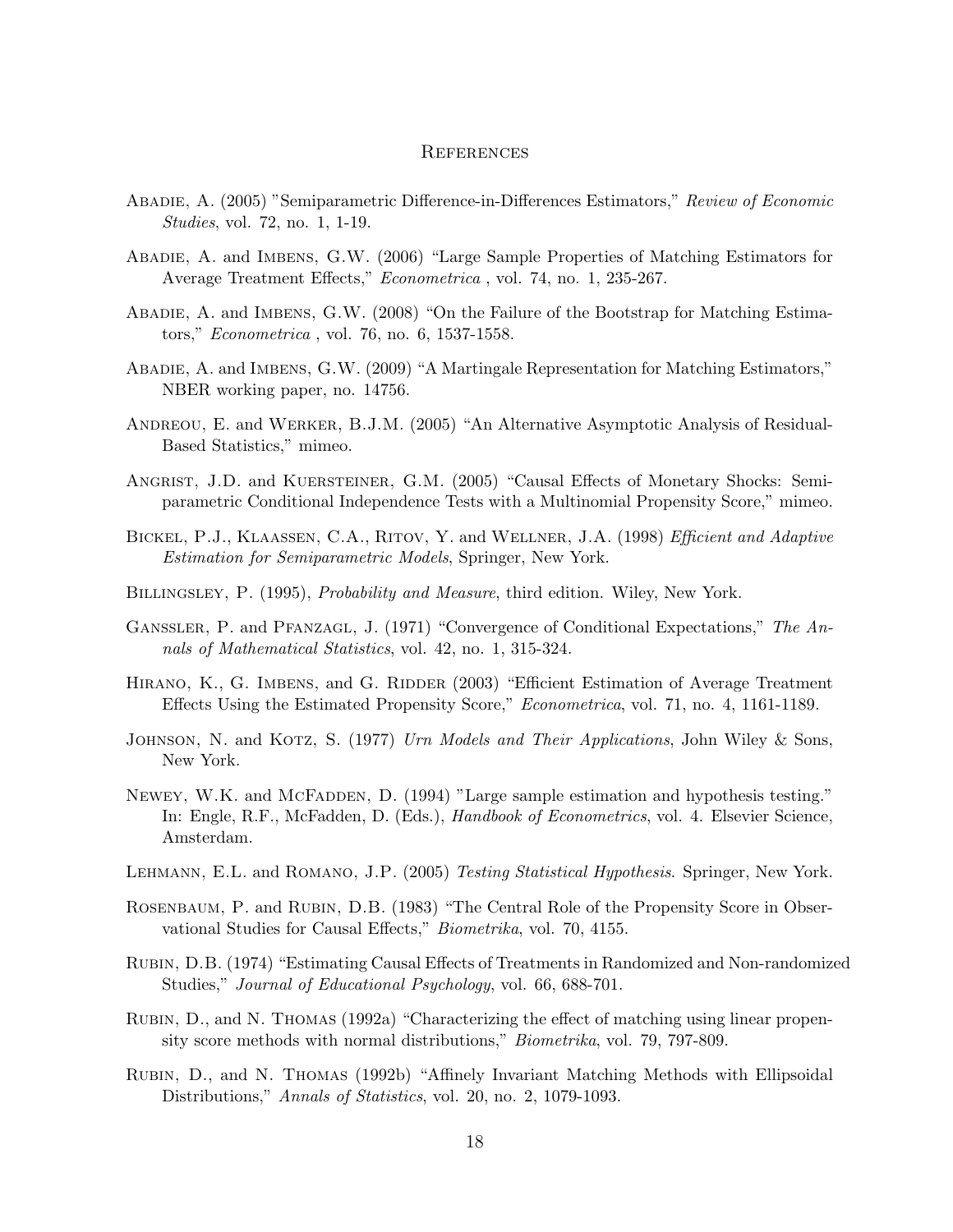van der Vaart, A. (1998), Asymptotic Statistics, Cambridge University Press, New York.

- van der Vaart, A.W. and Wellner, J.A. (1996), Weak Convergence and Empirical Processes, Springer-Verlag, New York.
- WOOLDRIDGE, J.M. (2007) "Inverse Probability Weighted Estimation for General Missing Data Problems," Journal of Econometrics, vol. 141, 1281-1301.